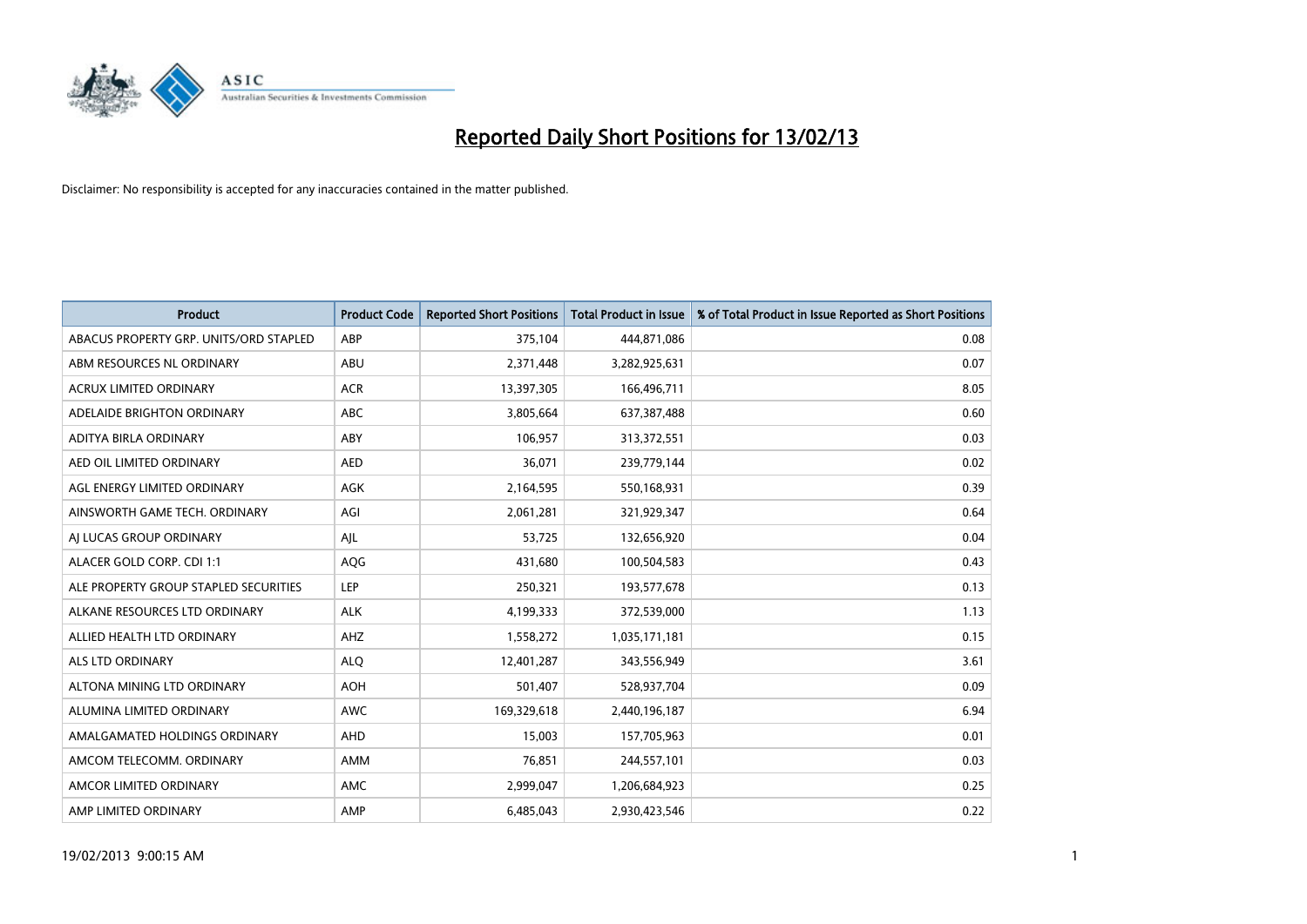

| <b>Product</b>                            | <b>Product Code</b> | <b>Reported Short Positions</b> | <b>Total Product in Issue</b> | % of Total Product in Issue Reported as Short Positions |
|-------------------------------------------|---------------------|---------------------------------|-------------------------------|---------------------------------------------------------|
| AMPELLA MINING ORDINARY                   | <b>AMX</b>          | 4,300,873                       | 247,500,493                   | 1.74                                                    |
| ANGLOGOLD ASHANTI CDI 5:1                 | AGG                 | 500                             | 89,207,765                    | 0.00                                                    |
| ANSELL LIMITED ORDINARY                   | <b>ANN</b>          | 4,928,366                       | 130,768,652                   | 3.77                                                    |
| ANTARES ENERGY LTD ORDINARY               | <b>AZZ</b>          | 470,108                         | 257,000,000                   | 0.18                                                    |
| ANZ BANKING GRP LTD ORDINARY              | ANZ                 | 7,122,884                       | 2,743,607,474                 | 0.26                                                    |
| APA GROUP STAPLED SECURITIES              | <b>APA</b>          | 6,631,055                       | 827,350,325                   | 0.80                                                    |
| APN NEWS & MEDIA ORDINARY                 | <b>APN</b>          | 21,106,355                      | 661,526,586                   | 3.19                                                    |
| AQUARIUS PLATINUM. ORDINARY               | <b>AOP</b>          | 12,603,150                      | 486,851,336                   | 2.59                                                    |
| AQUILA RESOURCES ORDINARY                 | <b>AQA</b>          | 9,833,333                       | 411,804,442                   | 2.39                                                    |
| ARAFURA RESOURCE LTD ORDINARY             | <b>ARU</b>          | 407,217                         | 441,270,644                   | 0.09                                                    |
| ARB CORPORATION ORDINARY                  | <b>ARP</b>          | 97,976                          | 72,481,302                    | 0.14                                                    |
| ARDENT LEISURE GROUP STAPLED SECURITIES   | AAD                 | 3,135,757                       | 397,774,513                   | 0.79                                                    |
| ARISTOCRAT LEISURE ORDINARY               | ALL                 | 10,729,370                      | 551,418,047                   | 1.95                                                    |
| <b>ARRIUM LTD ORDINARY</b>                | ARI                 | 10,447,995                      | 1,351,527,328                 | 0.77                                                    |
| <b>ASCIANO LIMITED ORDINARY</b>           | <b>AIO</b>          | 8,789,661                       | 975,385,664                   | 0.90                                                    |
| ASG GROUP LIMITED ORDINARY                | <b>ASZ</b>          | 1,733,902                       | 206,720,839                   | 0.84                                                    |
| ASPEN GROUP ORD/UNITS STAPLED             | <b>APZ</b>          | 285,996                         | 1,192,803,491                 | 0.02                                                    |
| ASPIRE MINING LTD ORDINARY                | <b>AKM</b>          | 40,849                          | 620,594,556                   | 0.01                                                    |
| ASTRO JAP PROP GROUP STAPLED US PROHIBIT. | AIA                 | 6,936                           | 67,211,752                    | 0.01                                                    |
| <b>ASX LIMITED ORDINARY</b>               | ASX                 | 4,111,733                       | 175,136,729                   | 2.35                                                    |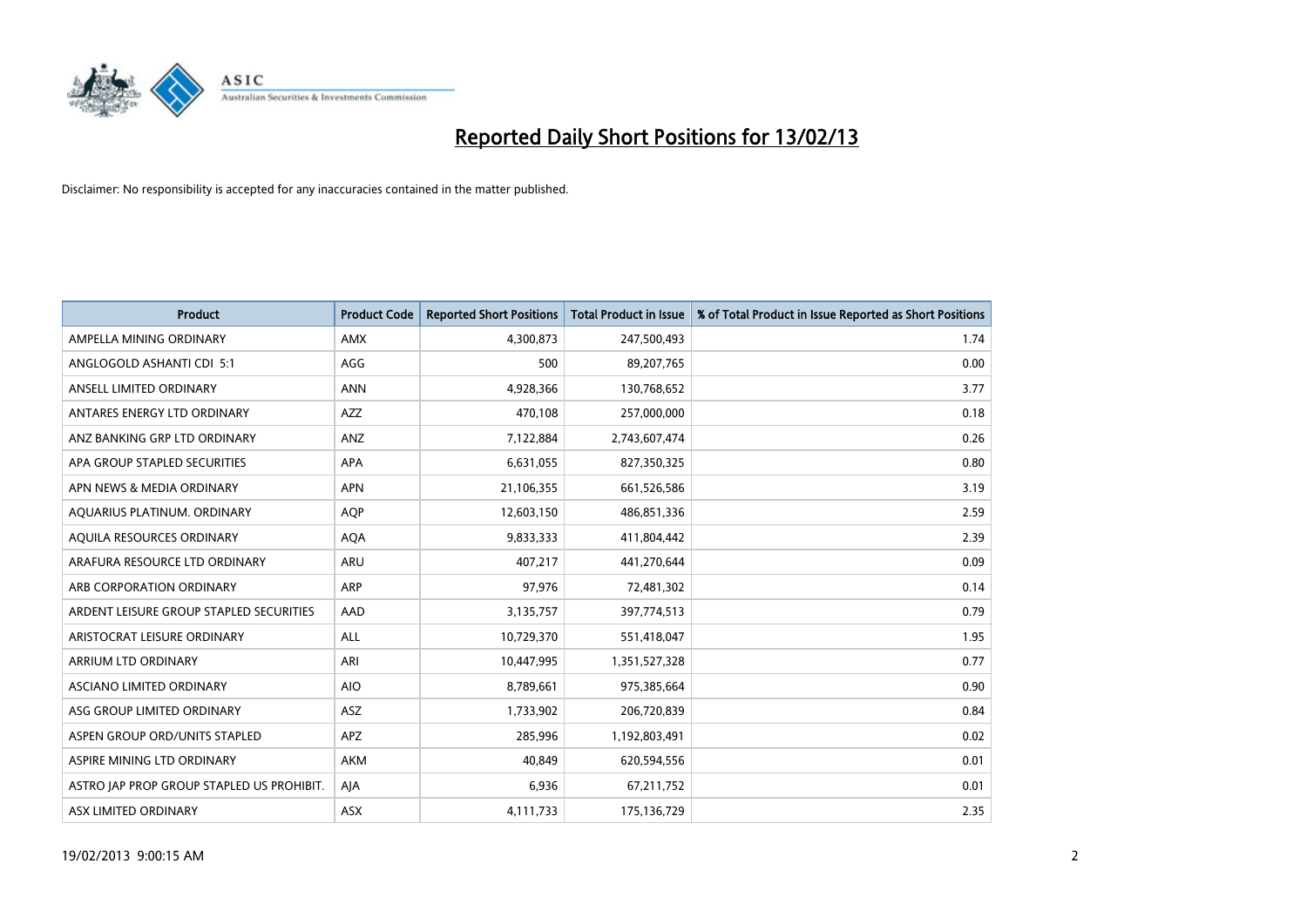

| <b>Product</b>                       | <b>Product Code</b> | <b>Reported Short Positions</b> | <b>Total Product in Issue</b> | % of Total Product in Issue Reported as Short Positions |
|--------------------------------------|---------------------|---------------------------------|-------------------------------|---------------------------------------------------------|
| ATLAS IRON LIMITED ORDINARY          | AGO                 | 5,028,467                       | 909,718,409                   | 0.55                                                    |
| AURIZON HOLDINGS LTD ORDINARY        | AZI                 | 9,220,946                       | 2,137,284,503                 | 0.43                                                    |
| <b>AURORA OIL &amp; GAS ORDINARY</b> | <b>AUT</b>          | 8,813,014                       | 447,885,778                   | 1.97                                                    |
| AUSDRILL LIMITED ORDINARY            | ASL                 | 5,893,393                       | 309,451,963                   | 1.90                                                    |
| AUSENCO LIMITED ORDINARY             | <b>AAX</b>          | 921,171                         | 123,527,574                   | 0.75                                                    |
| <b>AUSTAL LIMITED ORDINARY</b>       | ASB                 | 172,663                         | 346,007,639                   | 0.05                                                    |
| AUSTIN ENGINEERING ORDINARY          | <b>ANG</b>          | 447,479                         | 72,314,403                    | 0.62                                                    |
| AUSTRALAND PROPERTY STAPLED SECURITY | <b>ALZ</b>          | 374,488                         | 576,846,597                   | 0.06                                                    |
| AUSTRALIAN AGRICULT, ORDINARY        | AAC                 | 1,016,576                       | 312,905,085                   | 0.32                                                    |
| AUSTRALIAN INFRASTR, UNITS/ORDINARY  | <b>AIX</b>          | 748,552                         | 620,733,944                   | 0.12                                                    |
| AUSTRALIAN PHARM. ORDINARY           | API                 | 312,441                         | 488,115,883                   | 0.06                                                    |
| <b>AUTOMOTIVE HOLDINGS ORDINARY</b>  | <b>AHE</b>          | 1,728                           | 260,579,682                   | 0.00                                                    |
| AVIENNINGS LIMITED ORDINARY          | AVI                 | 175,001                         | 274,588,694                   | 0.06                                                    |
| AWE LIMITED ORDINARY                 | <b>AWE</b>          | 3,413,475                       | 522,116,985                   | 0.65                                                    |
| AZIMUTH RES LTD ORDINARY             | <b>AZH</b>          | 1,868,488                       | 430,626,680                   | 0.43                                                    |
| BANDANNA ENERGY ORDINARY             | <b>BND</b>          | 25,816,204                      | 528,481,199                   | 4.88                                                    |
| BANK OF QUEENSLAND. ORDINARY         | <b>BOQ</b>          | 7,277,979                       | 312,878,919                   | 2.33                                                    |
| <b>BANNERMAN RESOURCES ORDINARY</b>  | <b>BMN</b>          | 157,916                         | 307,126,775                   | 0.05                                                    |
| <b>BASE RES LIMITED ORDINARY</b>     | <b>BSE</b>          | 448,900                         | 560,440,029                   | 0.08                                                    |
| <b>BATHURST RESOURCES ORDINARY</b>   | <b>BTU</b>          | 41,099,793                      | 697,247,997                   | 5.89                                                    |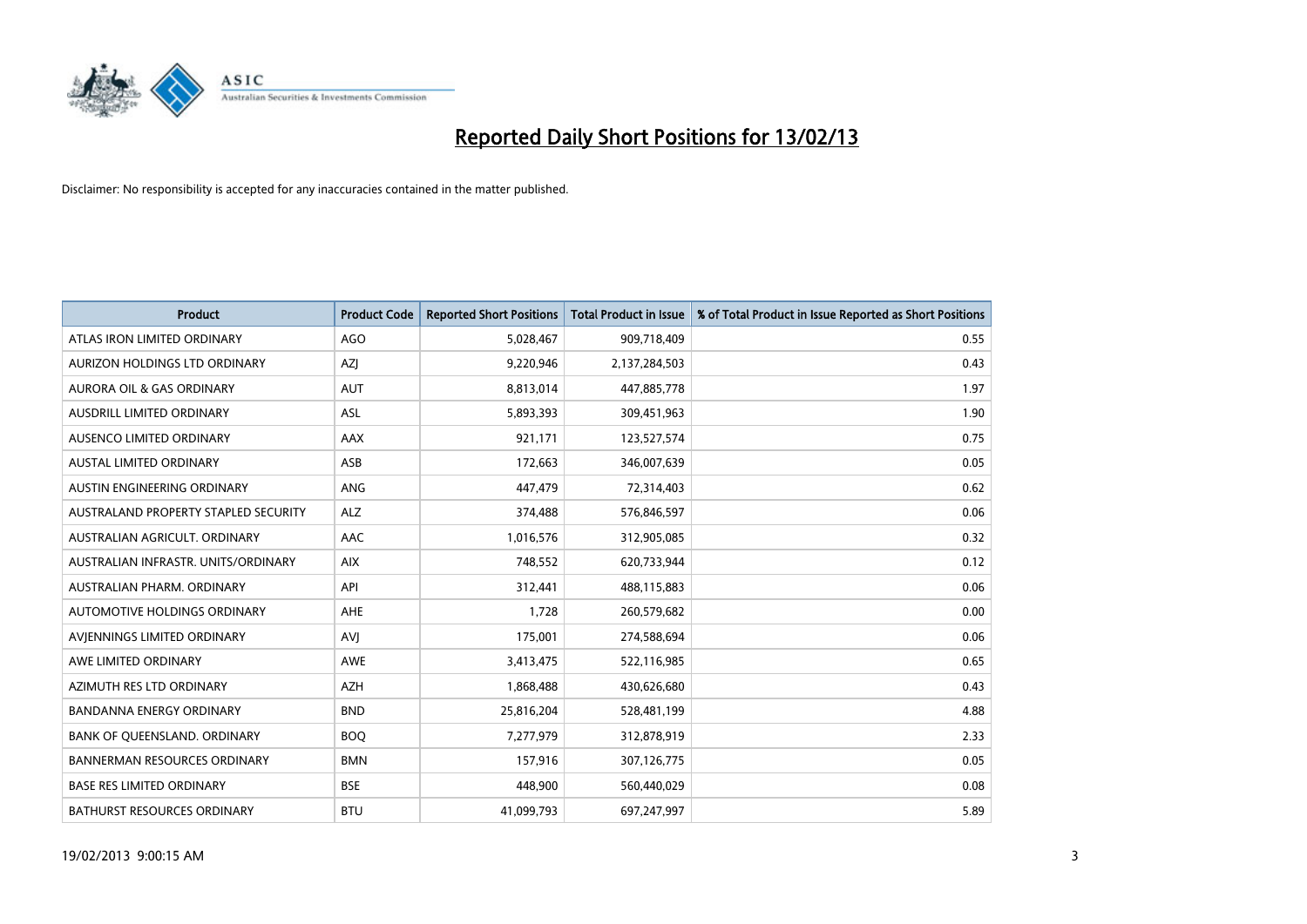

| <b>Product</b>                                | <b>Product Code</b> | <b>Reported Short Positions</b> | <b>Total Product in Issue</b> | % of Total Product in Issue Reported as Short Positions |
|-----------------------------------------------|---------------------|---------------------------------|-------------------------------|---------------------------------------------------------|
| <b>BC IRON LIMITED ORDINARY</b>               | <b>BCI</b>          | 612,772                         | 122,729,384                   | 0.50                                                    |
| BEACH ENERGY LIMITED ORDINARY                 | <b>BPT</b>          | 22,681,469                      | 1,263,677,572                 | 1.79                                                    |
| BEADELL RESOURCE LTD ORDINARY                 | <b>BDR</b>          | 15,800,367                      | 742,204,752                   | 2.13                                                    |
| BENDIGO AND ADELAIDE ORDINARY                 | <b>BEN</b>          | 9,694,831                       | 402,442,109                   | 2.41                                                    |
| BERKELEY RESOURCES ORDINARY                   | <b>BKY</b>          | 232,422                         | 179,393,273                   | 0.13                                                    |
| <b>BHP BILLITON LIMITED ORDINARY</b>          | <b>BHP</b>          | 11,626,854                      | 3,211,691,105                 | 0.36                                                    |
| <b>BILLABONG ORDINARY</b>                     | <b>BBG</b>          | 5,718,852                       | 478,944,292                   | 1.19                                                    |
| BLACKMORES LIMITED ORDINARY                   | <b>BKL</b>          | 2,886                           | 16,909,231                    | 0.02                                                    |
| <b>BLACKTHORN RESOURCES ORD US PROHIBITED</b> | <b>BTR</b>          | 156,381                         | 164,285,950                   | 0.10                                                    |
| <b>BLUESCOPE STEEL LTD ORDINARY</b>           | <b>BSL</b>          | 969,997                         | 558,243,305                   | 0.17                                                    |
| <b>BOART LONGYEAR ORDINARY</b>                | <b>BLY</b>          | 6,289,175                       | 461,163,412                   | 1.36                                                    |
| BORAL LIMITED, ORDINARY                       | <b>BLD</b>          | 23,495,596                      | 766,235,816                   | 3.07                                                    |
| <b>BOUGAINVILLE COPPER ORDINARY</b>           | <b>BOC</b>          | $\mathbf{1}$                    | 401,062,500                   | 0.00                                                    |
| <b>BRADKEN LIMITED ORDINARY</b>               | <b>BKN</b>          | 11,304,966                      | 169,240,662                   | 6.68                                                    |
| <b>BRAMBLES LIMITED ORDINARY</b>              | <b>BXB</b>          | 1,741,273                       | 1,556,632,333                 | 0.11                                                    |
| BREVILLE GROUP LTD ORDINARY                   | <b>BRG</b>          | 125,481                         | 130,095,322                   | 0.10                                                    |
| BRICKWORKS LIMITED ORDINARY                   | <b>BKW</b>          | 15,361                          | 147,818,132                   | 0.01                                                    |
| BROCKMAN MINING LTD ORDINARY                  | <b>BCK</b>          | 91,872                          | 7,414,338,229                 | 0.00                                                    |
| BT INVESTMENT MNGMNT ORDINARY                 | <b>BTT</b>          | 284                             | 274,214,460                   | 0.00                                                    |
| BUCCANEER ENERGY LTD ORDINARY                 | <b>BCC</b>          | 1,000,000                       | 1,519,445,371                 | 0.07                                                    |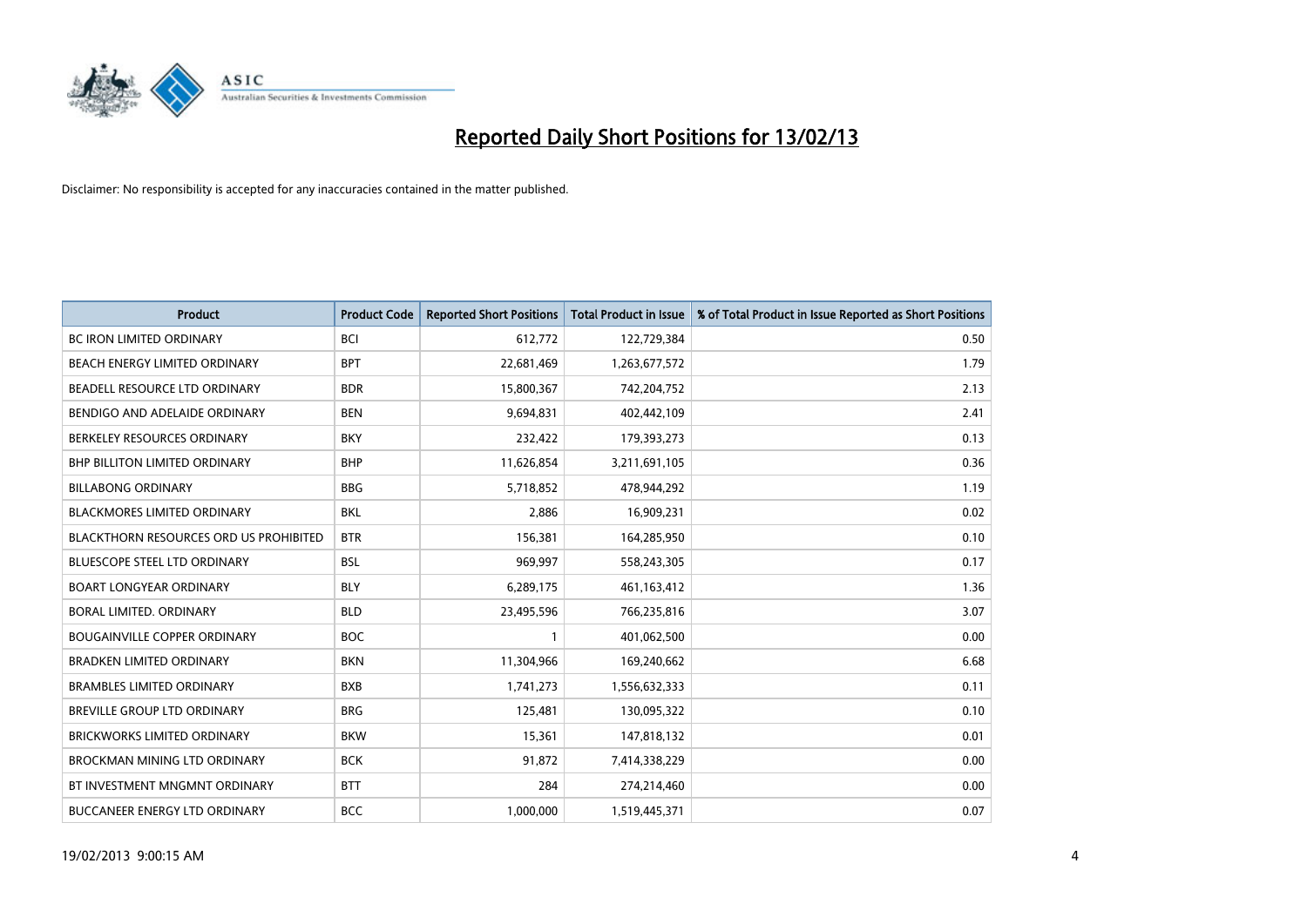

| <b>Product</b>                          | <b>Product Code</b> | <b>Reported Short Positions</b> | <b>Total Product in Issue</b> | % of Total Product in Issue Reported as Short Positions |
|-----------------------------------------|---------------------|---------------------------------|-------------------------------|---------------------------------------------------------|
| <b>BURU ENERGY ORDINARY</b>             | <b>BRU</b>          | 15,725,400                      | 273,912,685                   | 5.74                                                    |
| <b>BWP TRUST ORDINARY UNITS</b>         | <b>BWP</b>          | 2,580,711                       | 533,645,790                   | 0.48                                                    |
| CABCHARGE AUSTRALIA ORDINARY            | CAB                 | 6,869,170                       | 120,430,683                   | 5.70                                                    |
| CALIBRE GROUP LTD ORDINARY              | <b>CGH</b>          | 843,313                         | 307,378,401                   | 0.27                                                    |
| <b>CALTEX AUSTRALIA ORDINARY</b>        | <b>CTX</b>          | 3,353,637                       | 270,000,000                   | 1.24                                                    |
| CAPE LAMBERT RES LTD ORDINARY           | <b>CFE</b>          | 586,112                         | 688,308,792                   | 0.09                                                    |
| CARABELLA RES LTD ORDINARY              | <b>CLR</b>          | 53,326                          | 152,361,547                   | 0.03                                                    |
| <b>CARBON ENERGY ORDINARY</b>           | <b>CNX</b>          | 48,071                          | 779,807,322                   | 0.01                                                    |
| <b>CARDNO LIMITED ORDINARY</b>          | CDD                 | 6,432,399                       | 141,648,006                   | 4.54                                                    |
| <b>CARINDALE PROPERTY UNIT</b>          | <b>CDP</b>          | 101                             | 70,000,000                    | 0.00                                                    |
| CARNARVON PETROLEUM ORDINARY            | <b>CVN</b>          | 1,283,427                       | 937,257,700                   | 0.14                                                    |
| CARSALES.COM LTD ORDINARY               | <b>CRZ</b>          | 4,677,379                       | 235,768,495                   | 1.98                                                    |
| CASH CONVERTERS ORDINARY                | CCV                 | 14,644                          | 423,861,025                   | 0.00                                                    |
| CEDAR WOODS PROP. ORDINARY              | <b>CWP</b>          | 6,815                           | 73,047,793                    | 0.01                                                    |
| CENTRAL PETROLEUM ORDINARY              | <b>CTP</b>          | 1,153,262                       | 1,388,978,845                 | 0.08                                                    |
| CERAMIC FUEL CELLS ORDINARY             | <b>CFU</b>          | 390                             | 1,559,231,320                 | 0.00                                                    |
| CFS RETAIL TRUST GRP STAPLED SECURITIES | <b>CFX</b>          | 39,777,702                      | 2,828,495,659                 | 1.41                                                    |
| CHALLENGER DIV.PRO. STAPLED UNITS       | <b>CDI</b>          | 30,360                          | 214,101,013                   | 0.01                                                    |
| <b>CHALLENGER LIMITED ORDINARY</b>      | CGF                 | 2,291,448                       | 537,083,442                   | 0.43                                                    |
| CHARTER HALL GROUP STAPLED US PROHIBIT. | <b>CHC</b>          | 477,408                         | 298,860,383                   | 0.16                                                    |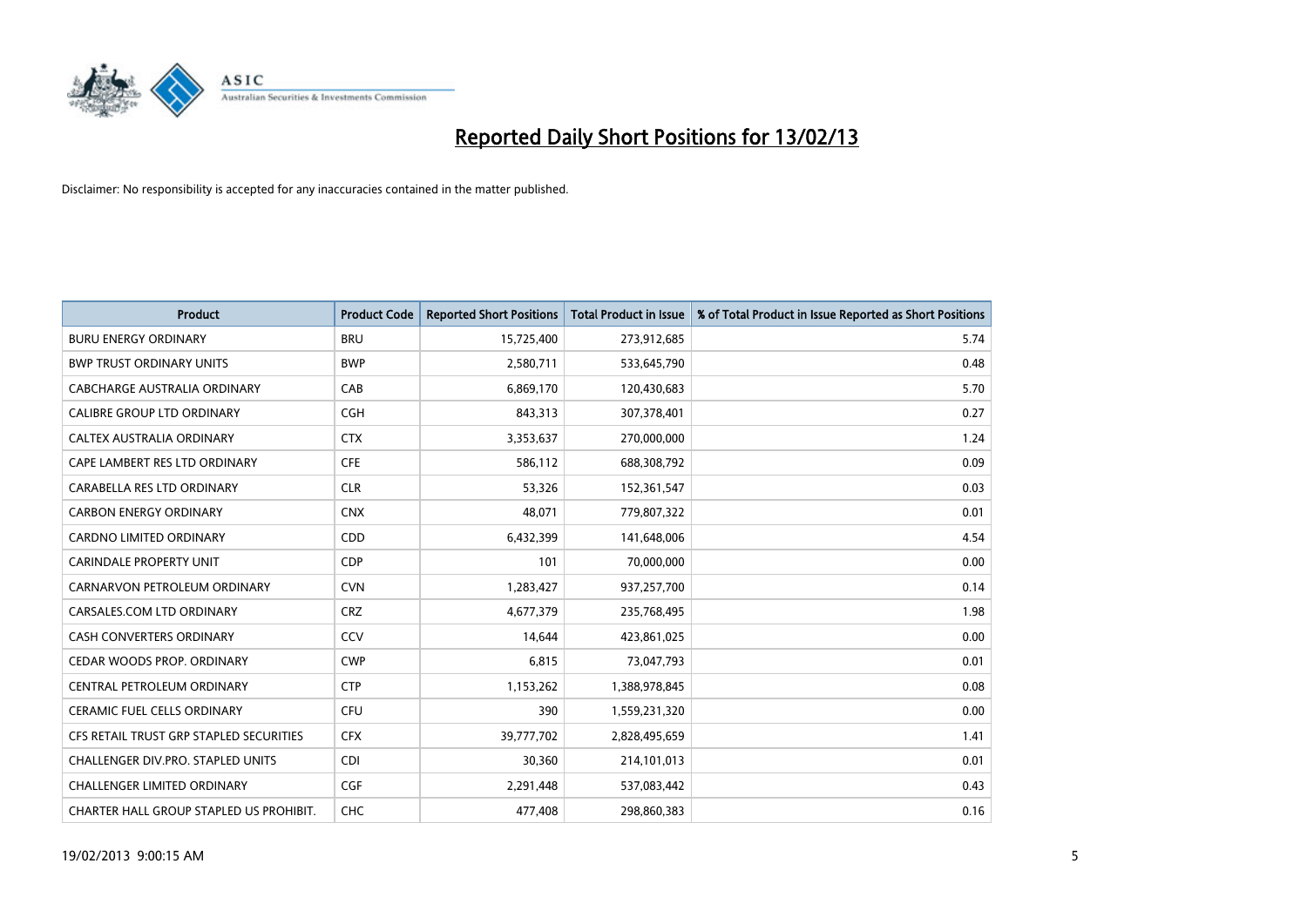

| <b>Product</b>                          | <b>Product Code</b> | <b>Reported Short Positions</b> | <b>Total Product in Issue</b> | % of Total Product in Issue Reported as Short Positions |
|-----------------------------------------|---------------------|---------------------------------|-------------------------------|---------------------------------------------------------|
| <b>CHARTER HALL RETAIL UNITS</b>        | <b>COR</b>          | 908,864                         | 334,098,571                   | 0.27                                                    |
| <b>CHORUS LIMITED ORDINARY</b>          | <b>CNU</b>          | 1,017,498                       | 385,082,123                   | 0.26                                                    |
| CITIGOLD CORP LTD ORDINARY              | <b>CTO</b>          | 829,572                         | 1,352,907,765                 | 0.06                                                    |
| <b>CLOUGH LIMITED ORDINARY</b>          | <b>CLO</b>          | 272,966                         | 775,565,556                   | 0.04                                                    |
| COAL OF AFRICA LTD ORDINARY             | <b>CZA</b>          | 306,659                         | 1,048,368,613                 | 0.03                                                    |
| <b>COALSPUR MINES LTD ORDINARY</b>      | <b>CPL</b>          | 13,929,022                      | 634,148,901                   | 2.20                                                    |
| COCA-COLA AMATIL ORDINARY               | <b>CCL</b>          | 1,987,820                       | 762,133,414                   | 0.26                                                    |
| <b>COCHLEAR LIMITED ORDINARY</b>        | <b>COH</b>          | 4,068,609                       | 57,026,689                    | 7.13                                                    |
| <b>COCKATOO COAL ORDINARY</b>           | <b>COK</b>          | 13,229,336                      | 1,016,746,908                 | 1.30                                                    |
| CODAN LIMITED ORDINARY                  | <b>CDA</b>          | 11,708                          | 176,926,104                   | 0.01                                                    |
| <b>COLLINS FOODS LTD ORDINARY</b>       | <b>CKF</b>          | 507,489                         | 93,000,003                    | 0.55                                                    |
| COMMONWEALTH BANK, ORDINARY             | <b>CBA</b>          | 11,922,141                      | 1,609,180,841                 | 0.74                                                    |
| <b>COMMONWEALTH PROP ORDINARY UNITS</b> | CPA                 | 18,879,584                      | 2,347,003,413                 | 0.80                                                    |
| <b>COMPASS RESOURCES ORDINARY</b>       | <b>CMR</b>          | 7,472                           | 1,403,744,100                 | 0.00                                                    |
| <b>COMPUTERSHARE LTD ORDINARY</b>       | <b>CPU</b>          | 9,609,478                       | 555,664,059                   | 1.73                                                    |
| COOPER ENERGY LTD ORDINARY              | <b>COE</b>          | 199,926                         | 329,034,654                   | 0.06                                                    |
| <b>CORDLIFE LIMITED ORDINARY</b>        | CBB                 | 6,666                           | 172,687,354                   | 0.00                                                    |
| <b>CORP TRAVEL LIMITED ORDINARY</b>     | <b>CTD</b>          | 134,863                         | 74,971,020                    | 0.18                                                    |
| <b>CREDIT CORP GROUP ORDINARY</b>       | <b>CCP</b>          | 9,478                           | 45,932,899                    | 0.02                                                    |
| <b>CROMWELL PROP STAPLED SECURITIES</b> | <b>CMW</b>          | 218,782                         | 1,407,704,638                 | 0.02                                                    |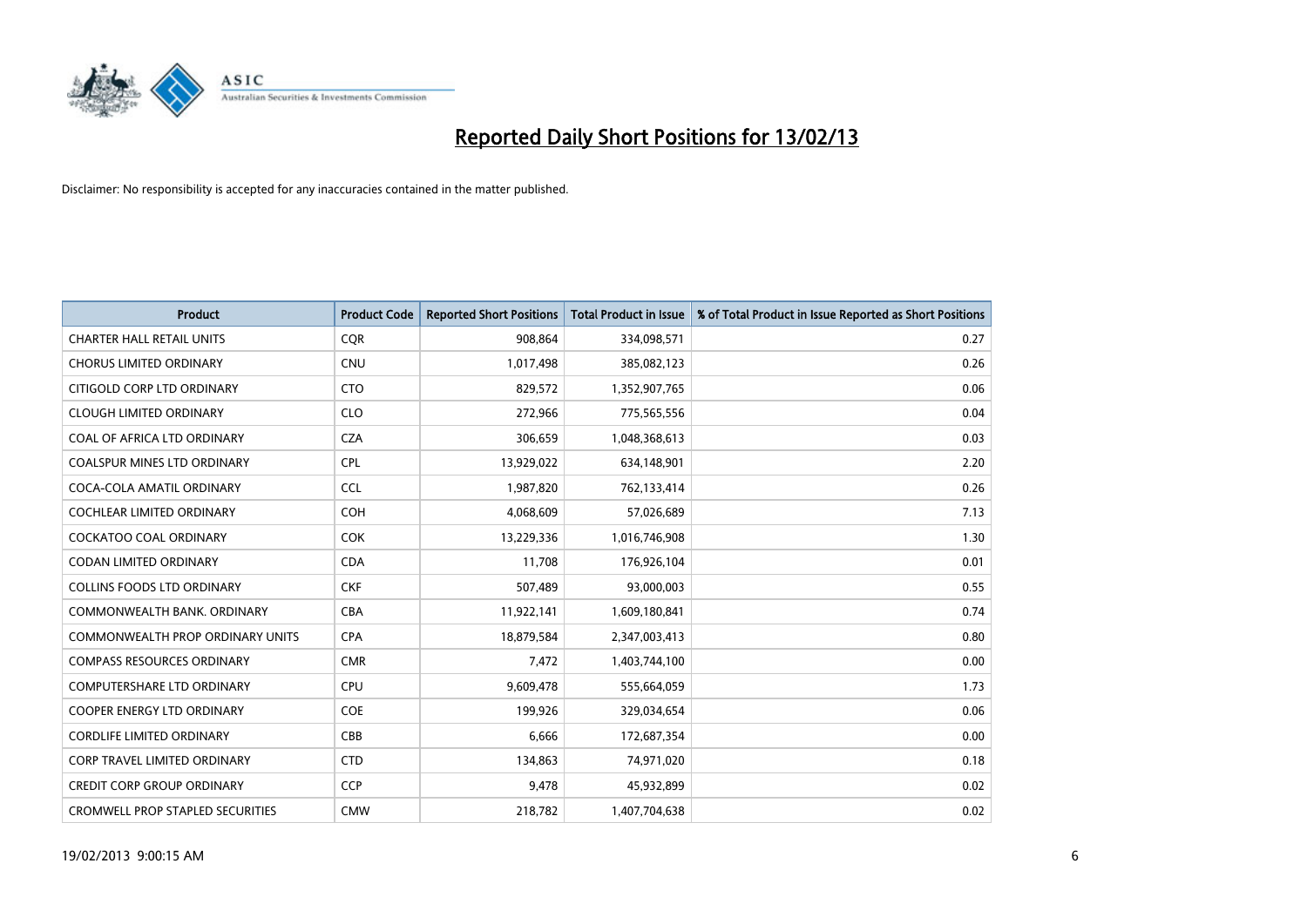

| <b>Product</b>                     | <b>Product Code</b> | <b>Reported Short Positions</b> | <b>Total Product in Issue</b> | % of Total Product in Issue Reported as Short Positions |
|------------------------------------|---------------------|---------------------------------|-------------------------------|---------------------------------------------------------|
| <b>CROWN LIMITED ORDINARY</b>      | <b>CWN</b>          | 4,647,771                       | 728,394,185                   | 0.64                                                    |
| <b>CSG LIMITED ORDINARY</b>        | CSV                 | 434,164                         | 278,155,477                   | 0.16                                                    |
| <b>CSL LIMITED ORDINARY</b>        | <b>CSL</b>          | 2,112,872                       | 498,199,305                   | 0.42                                                    |
| <b>CSR LIMITED ORDINARY</b>        | <b>CSR</b>          | 48,337,233                      | 506,000,315                   | 9.55                                                    |
| <b>CUDECO LIMITED ORDINARY</b>     | CDU                 | 3,304,148                       | 188,943,961                   | 1.75                                                    |
| DART ENERGY LTD ORDINARY           | <b>DTE</b>          | 15,839,855                      | 878,668,388                   | 1.80                                                    |
| DATA#3 LIMITED ORDINARY            | <b>DTL</b>          | 3,413                           | 153,974,950                   | 0.00                                                    |
| DAVID JONES LIMITED ORDINARY       | <b>DJS</b>          | 62,099,477                      | 531,788,775                   | 11.68                                                   |
| DECMIL GROUP LIMITED ORDINARY      | <b>DCG</b>          | 637,025                         | 168,203,219                   | 0.38                                                    |
| DEEP YELLOW LIMITED ORDINARY       | <b>DYL</b>          | 500,000                         | 1,553,507,294                 | 0.03                                                    |
| DEXUS PROPERTY GROUP STAPLED UNITS | <b>DXS</b>          | 14,789,317                      | 4,839,024,176                 | 0.31                                                    |
| DISCOVERY METALS LTD ORDINARY      | <b>DML</b>          | 1,944,324                       | 486,986,451                   | 0.40                                                    |
| DOMINO PIZZA ENTERPR ORDINARY      | <b>DMP</b>          | 47,040                          | 70,192,674                    | 0.07                                                    |
| DORAY MINERALS LTD ORDINARY        | <b>DRM</b>          | 79,459                          | 141,866,768                   | 0.06                                                    |
| DOWNER EDI LIMITED ORDINARY        | <b>DOW</b>          | 5,195,953                       | 429,100,296                   | 1.21                                                    |
| DRILLSEARCH ENERGY ORDINARY        | <b>DLS</b>          | 1,358,198                       | 427,353,371                   | 0.32                                                    |
| DUET GROUP STAPLED US PROHIBIT.    | <b>DUE</b>          | 9,275,393                       | 1,158,216,750                 | 0.80                                                    |
| DULUXGROUP LIMITED ORDINARY        | <b>DLX</b>          | 6,350,350                       | 374,507,181                   | 1.70                                                    |
| <b>DWS LTD ORDINARY</b>            | <b>DWS</b>          | 388,196                         | 132,362,763                   | 0.29                                                    |
| ECHO ENTERTAINMENT ORDINARY        | EGP                 | 9,357,289                       | 825,672,730                   | 1.13                                                    |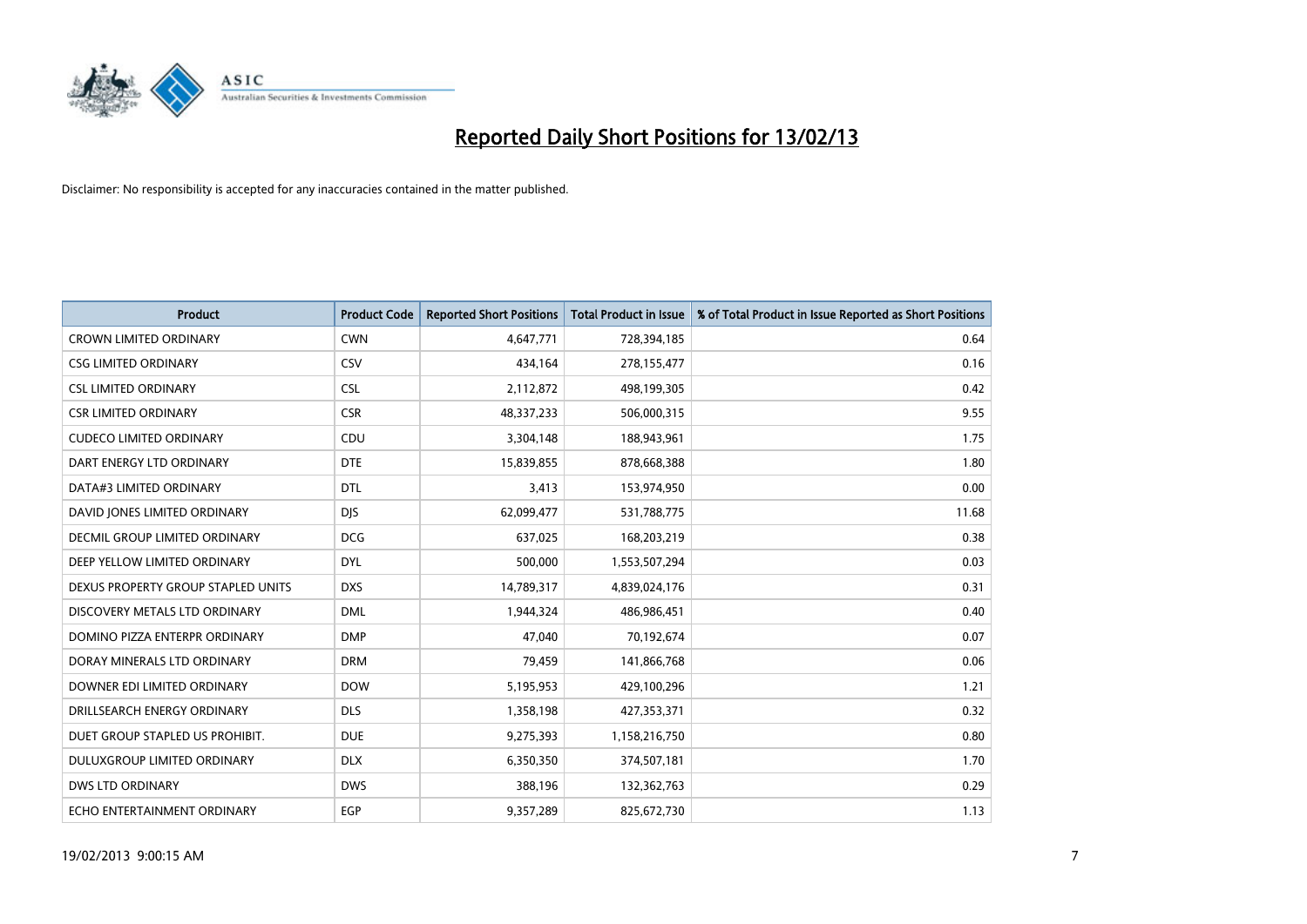

| <b>Product</b>                         | <b>Product Code</b> | <b>Reported Short Positions</b> | <b>Total Product in Issue</b> | % of Total Product in Issue Reported as Short Positions |
|----------------------------------------|---------------------|---------------------------------|-------------------------------|---------------------------------------------------------|
| <b>ELDERS LIMITED ORDINARY</b>         | <b>ELD</b>          | 19,085,481                      | 448,598,480                   | 4.25                                                    |
| ELEMENTAL MINERALS ORDINARY            | <b>ELM</b>          | 229,239                         | 288,587,228                   | 0.08                                                    |
| ELEMENTOS LIMITED ORDINARY             | <b>ELT</b>          | 16                              | 148,352,638                   | 0.00                                                    |
| <b>EMECO HOLDINGS ORDINARY</b>         | <b>EHL</b>          | 6,118,242                       | 599,675,707                   | 1.02                                                    |
| <b>ENDEAVOUR MIN CORP CDI 1:1</b>      | <b>EVR</b>          | 178,106                         | 129,653,699                   | 0.14                                                    |
| <b>ENERGY RESOURCES ORDINARY 'A'</b>   | <b>ERA</b>          | 7,163,727                       | 517,725,062                   | 1.38                                                    |
| <b>ENERGY WORLD CORPOR, ORDINARY</b>   | <b>EWC</b>          | 17,177,114                      | 1,734,166,672                 | 0.99                                                    |
| <b>ENVESTRA LIMITED ORDINARY</b>       | <b>ENV</b>          | 8,279,838                       | 1,603,333,497                 | 0.52                                                    |
| ETFS METALS. ETFS GOLD                 | GOLD                | 610                             | 4,044,937                     | 0.02                                                    |
| EVOLUTION MINING LTD ORDINARY          | <b>EVN</b>          | 6,844,498                       | 708,092,989                   | 0.97                                                    |
| FAIRFAX MEDIA LTD ORDINARY             | <b>FXJ</b>          | 376,396,898                     | 2,351,955,725                 | 16.00                                                   |
| <b>FANTASTIC HOLDINGS ORDINARY</b>     | <b>FAN</b>          | 134,680                         | 102,739,538                   | 0.13                                                    |
| <b>FAR LTD ORDINARY</b>                | <b>FAR</b>          | 21,000,000                      | 2,499,846,742                 | 0.84                                                    |
| FEDERATION CNTRES ORD/UNIT STAPLED SEC | <b>FDC</b>          | 5,675,945                       | 1,427,391,696                 | 0.40                                                    |
| FINBAR GROUP LIMITED ORDINARY          | <b>FRI</b>          | 829                             | 214,824,630                   | 0.00                                                    |
| FKP PROPERTY GROUP STAPLED SECURITIES  | <b>FKP</b>          | 5,677,436                       | 321,578,705                   | 1.77                                                    |
| FLEETWOOD CORP ORDINARY                | <b>FWD</b>          | 3,046,061                       | 60,033,258                    | 5.07                                                    |
| <b>FLETCHER BUILDING ORDINARY</b>      | <b>FBU</b>          | 3,415,759                       | 684,793,538                   | 0.50                                                    |
| <b>FLEXIGROUP LIMITED ORDINARY</b>     | <b>FXL</b>          | 823,373                         | 287,469,669                   | 0.29                                                    |
| <b>FLIGHT CENTRE ORDINARY</b>          | <b>FLT</b>          | 11,311,688                      | 100,170,726                   | 11.29                                                   |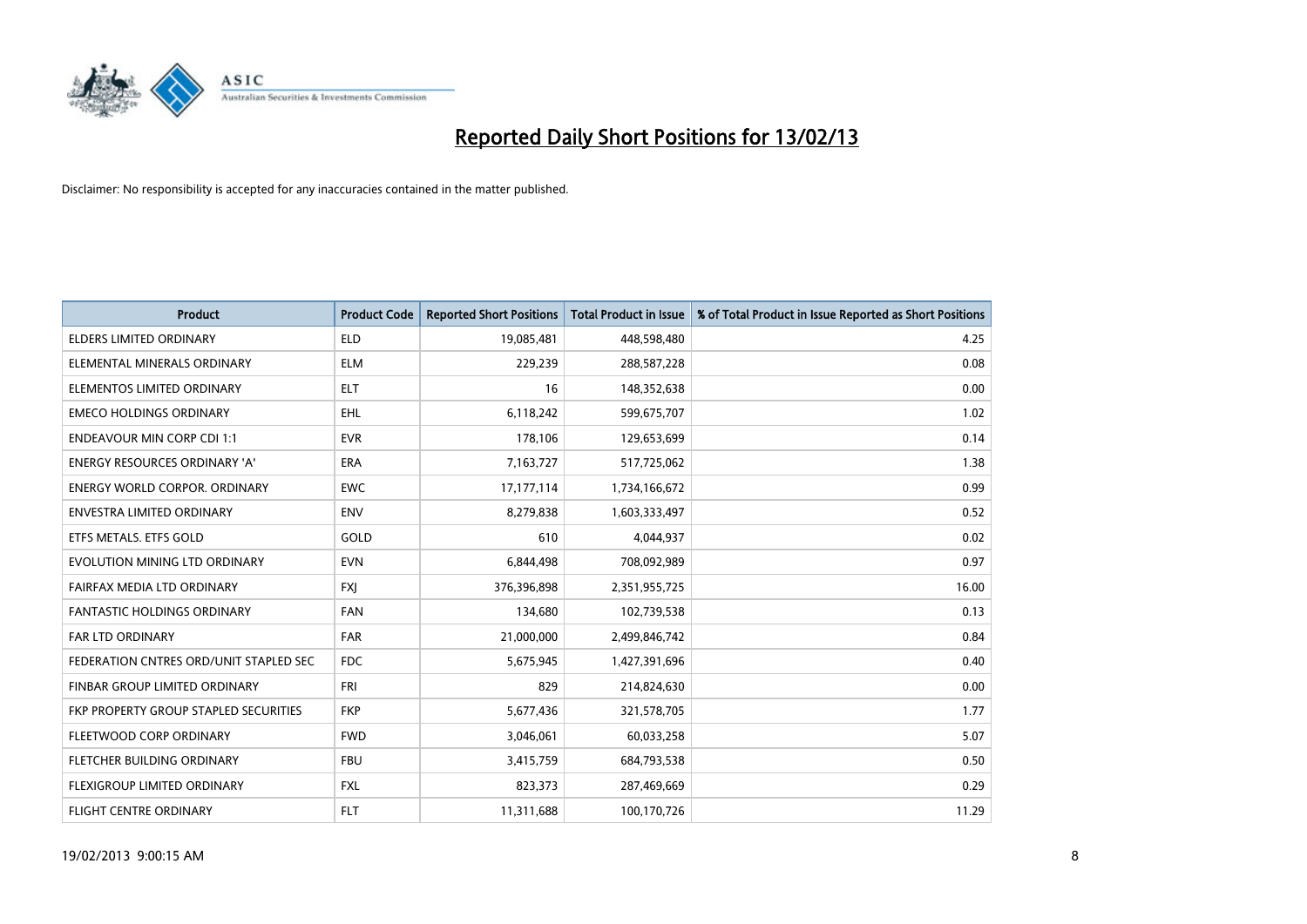

| <b>Product</b>                            | <b>Product Code</b> | <b>Reported Short Positions</b> | <b>Total Product in Issue</b> | % of Total Product in Issue Reported as Short Positions |
|-------------------------------------------|---------------------|---------------------------------|-------------------------------|---------------------------------------------------------|
| FLINDERS MINES LTD ORDINARY               | <b>FMS</b>          | 2,041,194                       | 1,821,300,404                 | 0.11                                                    |
| FOCUS MINERALS LTD ORDINARY               | <b>FML</b>          | 3,434,387                       | 8,822,771,352                 | 0.04                                                    |
| FONTERRA SHARE FUND ORDINARY UNITS        | <b>FSF</b>          | 41,534                          | 95,689,327                    | 0.04                                                    |
| FORGE GROUP LIMITED ORDINARY              | FGE                 | 115,447                         | 86,169,014                    | 0.13                                                    |
| FORTESCUE METALS GRP ORDINARY             | <b>FMG</b>          | 167,775,057                     | 3,113,798,659                 | 5.39                                                    |
| <b>G.U.D. HOLDINGS ORDINARY</b>           | GUD                 | 4,238,997                       | 71,341,319                    | 5.94                                                    |
| <b>G8 EDUCATION LIMITED ORDINARY</b>      | <b>GEM</b>          | 1,676,446                       | 270,940,348                   | 0.62                                                    |
| <b>GALAXY RESOURCES ORDINARY</b>          | <b>GXY</b>          | 3,496,490                       | 560,357,421                   | 0.62                                                    |
| <b>GENETIC TECHNOLOGIES ORDINARY</b>      | <b>GTG</b>          | 646,950                         | 475,471,819                   | 0.14                                                    |
| <b>GEODYNAMICS LIMITED ORDINARY</b>       | GDY                 | 850                             | 406,452,608                   | 0.00                                                    |
| <b>GINDALBIE METALS LTD ORDINARY</b>      | <b>GBG</b>          | 39,664,330                      | 1,404,350,200                 | 2.82                                                    |
| <b>GOODMAN FIELDER. ORDINARY</b>          | <b>GFF</b>          | 23,531,659                      | 1,955,559,207                 | 1.20                                                    |
| <b>GOODMAN GROUP STAPLED US PROHIBIT.</b> | <b>GMG</b>          | 1,369,538                       | 1,713,233,947                 | 0.08                                                    |
| <b>GPT GROUP STAPLED SEC.</b>             | <b>GPT</b>          | 7,759,579                       | 1,766,785,075                 | 0.44                                                    |
| <b>GRAINCORP LIMITED A CLASS ORDINARY</b> | <b>GNC</b>          | 1,066,838                       | 228,855,628                   | 0.47                                                    |
| <b>GRANGE RESOURCES, ORDINARY</b>         | <b>GRR</b>          | 1,366,692                       | 1,156,181,782                 | 0.12                                                    |
| <b>GREENLAND MIN EN LTD ORDINARY</b>      | GGG                 | 4,721,283                       | 567,937,409                   | 0.83                                                    |
| <b>GRYPHON MINERALS LTD ORDINARY</b>      | GRY                 | 23,490,176                      | 400,464,983                   | 5.87                                                    |
| <b>GUILDFORD COAL LTD ORDINARY</b>        | <b>GUF</b>          | 1,201,774                       | 521,046,899                   | 0.23                                                    |
| <b>GUIARAT NRE COAL LTD ORDINARY</b>      | <b>GNM</b>          | 587,657                         | 1,376,138,678                 | 0.04                                                    |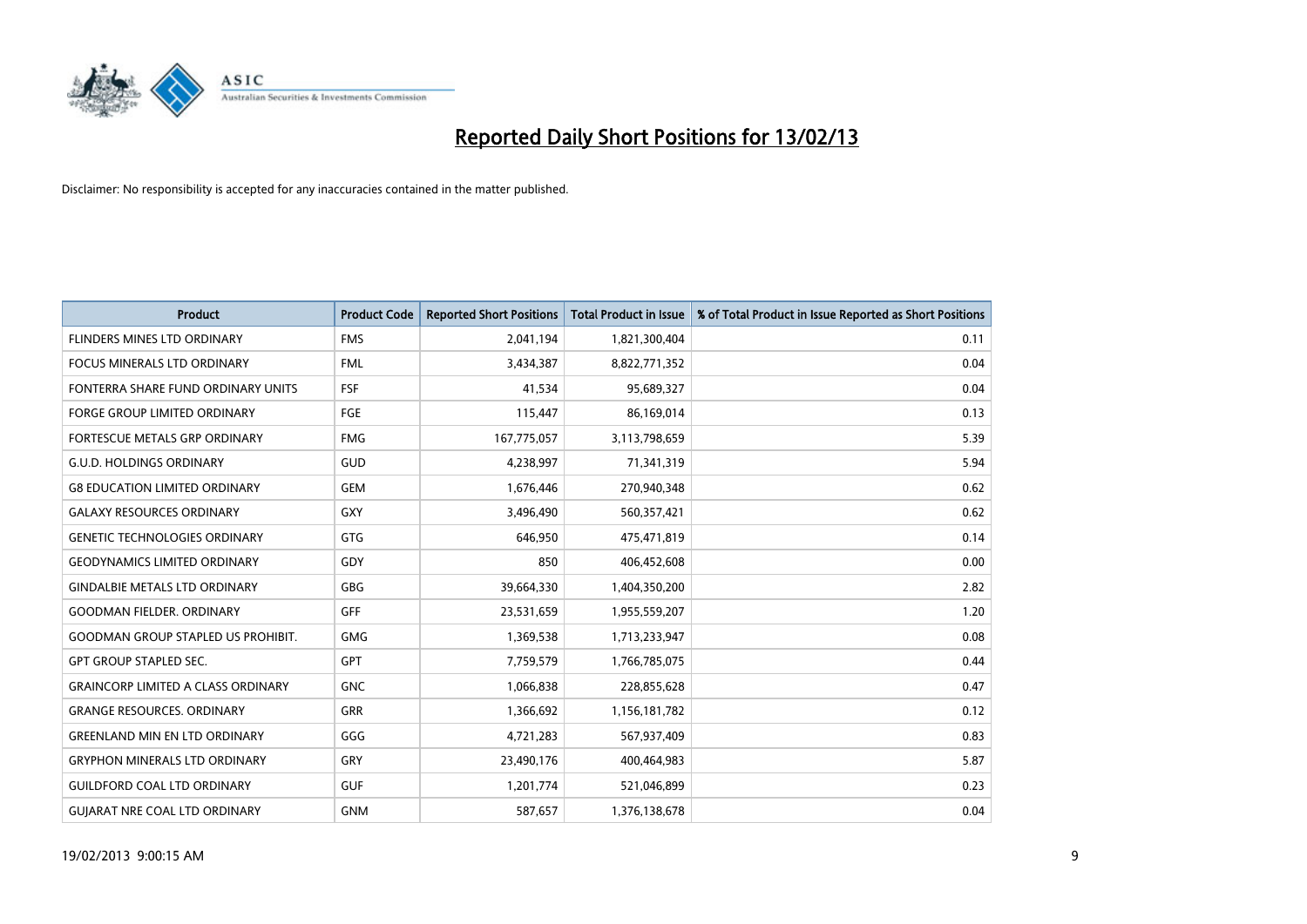

| <b>Product</b>                           | <b>Product Code</b> | <b>Reported Short Positions</b> | <b>Total Product in Issue</b> | % of Total Product in Issue Reported as Short Positions |
|------------------------------------------|---------------------|---------------------------------|-------------------------------|---------------------------------------------------------|
| <b>GUNNS LIMITED ORDINARY</b>            | <b>GNS</b>          | 51,772,667                      | 848,401,559                   | 6.10                                                    |
| <b>GWA GROUP LTD ORDINARY</b>            | <b>GWA</b>          | 6,027,470                       | 304,706,899                   | 1.98                                                    |
| <b>HARVEY NORMAN ORDINARY</b>            | <b>HVN</b>          | 113,956,295                     | 1,062,316,784                 | 10.73                                                   |
| HASTIE GROUP LIMITED ORDINARY            | <b>HST</b>          | 233,914                         | 137,353,504                   | 0.17                                                    |
| <b>HENDERSON GROUP CDI 1:1</b>           | <b>HGG</b>          | 2,021,848                       | 718,996,007                   | 0.28                                                    |
| HFA HOLDINGS LIMITED ORDINARY            | <b>HFA</b>          | 3,809                           | 117,332,831                   | 0.00                                                    |
| <b>HIGHLANDS PACIFIC ORDINARY</b>        | <b>HIG</b>          | 483,892                         | 789,132,854                   | 0.06                                                    |
| HILLGROVE RES LTD ORDINARY               | <b>HGO</b>          | 2,009,546                       | 1,022,760,221                 | 0.20                                                    |
| HILLS HOLDINGS LTD ORDINARY              | <b>HIL</b>          | 2,745,482                       | 246,500,444                   | 1.11                                                    |
| HORIZON OIL LIMITED ORDINARY             | <b>HZN</b>          | 32,612,325                      | 1,133,316,515                 | 2.88                                                    |
| ICON ENERGY LIMITED ORDINARY             | <b>ICN</b>          | 1,724,608                       | 533,391,210                   | 0.32                                                    |
| <b>IINET LIMITED ORDINARY</b>            | <b>IIN</b>          | 18,273                          | 161,238,847                   | 0.01                                                    |
| ILUKA RESOURCES ORDINARY                 | ILU                 | 60,164,386                      | 418,700,517                   | 14.37                                                   |
| <b>IMDEX LIMITED ORDINARY</b>            | <b>IMD</b>          | 1,220,838                       | 210,473,188                   | 0.58                                                    |
| IMF (AUSTRALIA) LTD ORDINARY             | <b>IMF</b>          | 538,023                         | 123,201,716                   | 0.44                                                    |
| <b>INCITEC PIVOT ORDINARY</b>            | IPL                 | 6,017,296                       | 1,628,730,107                 | 0.37                                                    |
| INDEPENDENCE GROUP ORDINARY              | <b>IGO</b>          | 3,264,153                       | 232,882,535                   | 1.40                                                    |
| INDOPHIL RESOURCES ORDINARY              | <b>IRN</b>          | 389,607                         | 1,203,146,194                 | 0.03                                                    |
| <b>INFIGEN ENERGY STAPLED SECURITIES</b> | <b>IFN</b>          | 2,967,949                       | 762,265,972                   | 0.39                                                    |
| INSURANCE AUSTRALIA ORDINARY             | IAG                 | 5,434,921                       | 2,079,034,021                 | 0.26                                                    |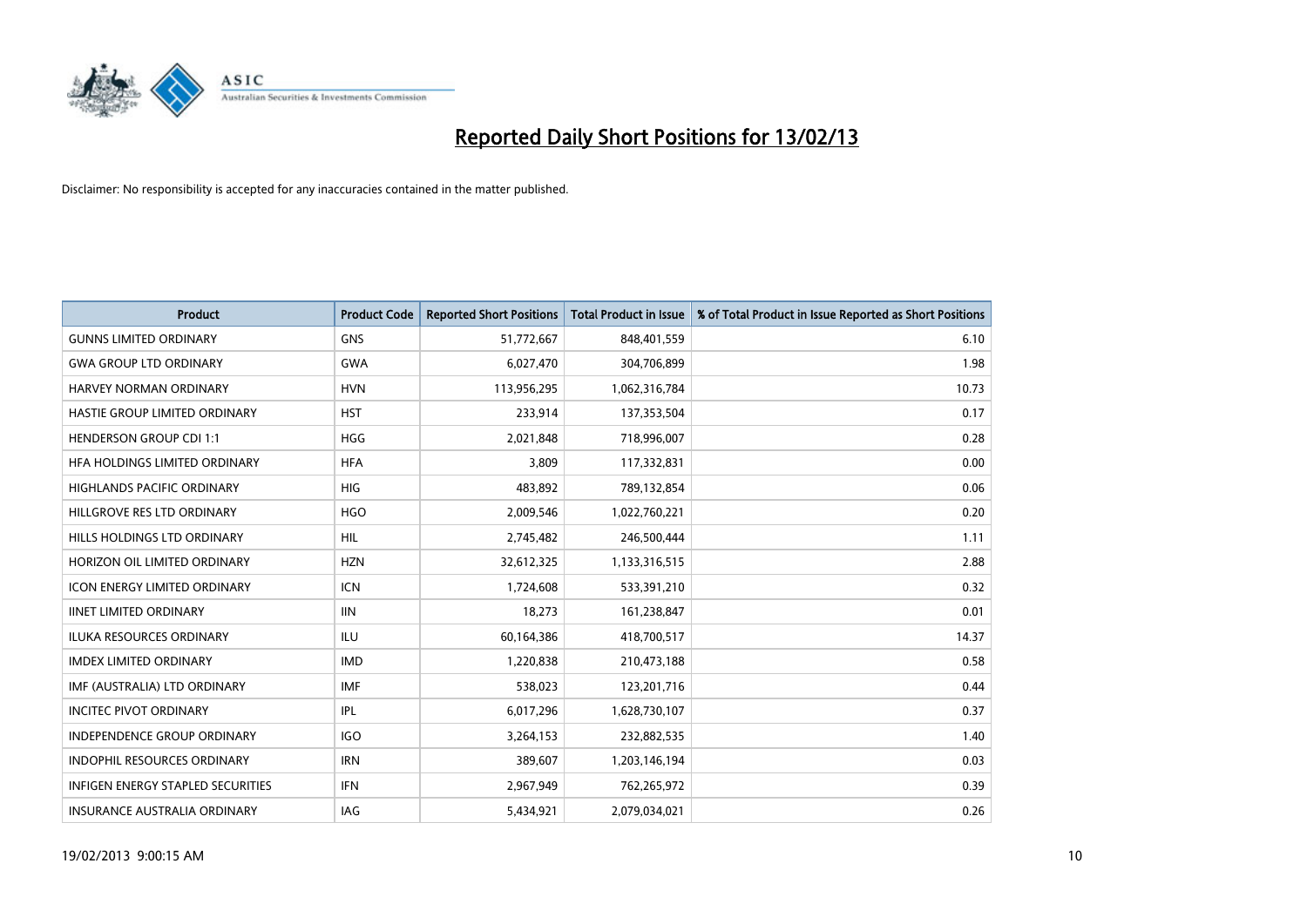

| <b>Product</b>                                  | <b>Product Code</b> | <b>Reported Short Positions</b> | <b>Total Product in Issue</b> | % of Total Product in Issue Reported as Short Positions |
|-------------------------------------------------|---------------------|---------------------------------|-------------------------------|---------------------------------------------------------|
| <b>INTEGRATED RESEARCH ORDINARY</b>             | IRI                 | 44.969                          | 168,359,453                   | 0.03                                                    |
| <b>INTREPID MINES ORDINARY</b>                  | <b>IAU</b>          | 10,475,662                      | 555,519,374                   | 1.89                                                    |
| <b>INVESTA OFFICE FUND STAPLED SECURITIES</b>   | <b>IOF</b>          | 2,768,953                       | 614,047,458                   | 0.45                                                    |
| <b>INVOCARE LIMITED ORDINARY</b>                | IVC                 | 3,027,678                       | 110,030,298                   | 2.75                                                    |
| <b>ION LIMITED ORDINARY</b>                     | <b>ION</b>          | 164,453                         | 256,365,105                   | 0.06                                                    |
| <b>IOOF HOLDINGS LTD ORDINARY</b>               | IFL.                | 1,408,546                       | 232,091,225                   | 0.61                                                    |
| IRESS LIMITED ORDINARY                          | <b>IRE</b>          | 1,865,236                       | 128,620,231                   | 1.45                                                    |
| <b>IRON ORE HOLDINGS ORDINARY</b>               | <b>IOH</b>          | 39,352                          | 161,174,005                   | 0.02                                                    |
| <b>IVANHOE AUSTRALIA ORDINARY</b>               | <b>IVA</b>          | 1,311,992                       | 714,991,227                   | 0.18                                                    |
| <b>IAMES HARDIE INDUST CHESS DEPOSITARY INT</b> | <b>IHX</b>          | 7,807,935                       | 440,917,727                   | 1.77                                                    |
| <b>IB HI-FI LIMITED ORDINARY</b>                | <b>IBH</b>          | 19,606,852                      | 98,850,643                    | 19.83                                                   |
| <b>JUMBO INTERACTIVE ORDINARY</b>               | <b>JIN</b>          | 5,847                           | 43,112,560                    | 0.01                                                    |
| <b>JUPITER MINES ORDINARY</b>                   | <b>IMS</b>          | 2,017                           | 2,281,835,383                 | 0.00                                                    |
| <b>KAGARA LTD ORDINARY</b>                      | <b>KZL</b>          | 3,034,733                       | 798,953,117                   | 0.38                                                    |
| KANGAROO RES LTD ORDINARY                       | <b>KRL</b>          | 92,968                          | 3,434,430,012                 | 0.00                                                    |
| KAROON GAS AUSTRALIA ORDINARY                   | <b>KAR</b>          | 163,299                         | 221,420,769                   | 0.07                                                    |
| KATHMANDU HOLD LTD ORDINARY                     | <b>KMD</b>          | 17,209                          | 200,215,894                   | 0.01                                                    |
| <b>KBL MINING LIMITED ORDINARY</b>              | <b>KBL</b>          | 1,820                           | 293,535,629                   | 0.00                                                    |
| KINGSGATE CONSOLID. ORDINARY                    | <b>KCN</b>          | 12,341,687                      | 151,828,173                   | 8.13                                                    |
| KINGSROSE MINING LTD ORDINARY                   | <b>KRM</b>          | 204,550                         | 291,959,871                   | 0.07                                                    |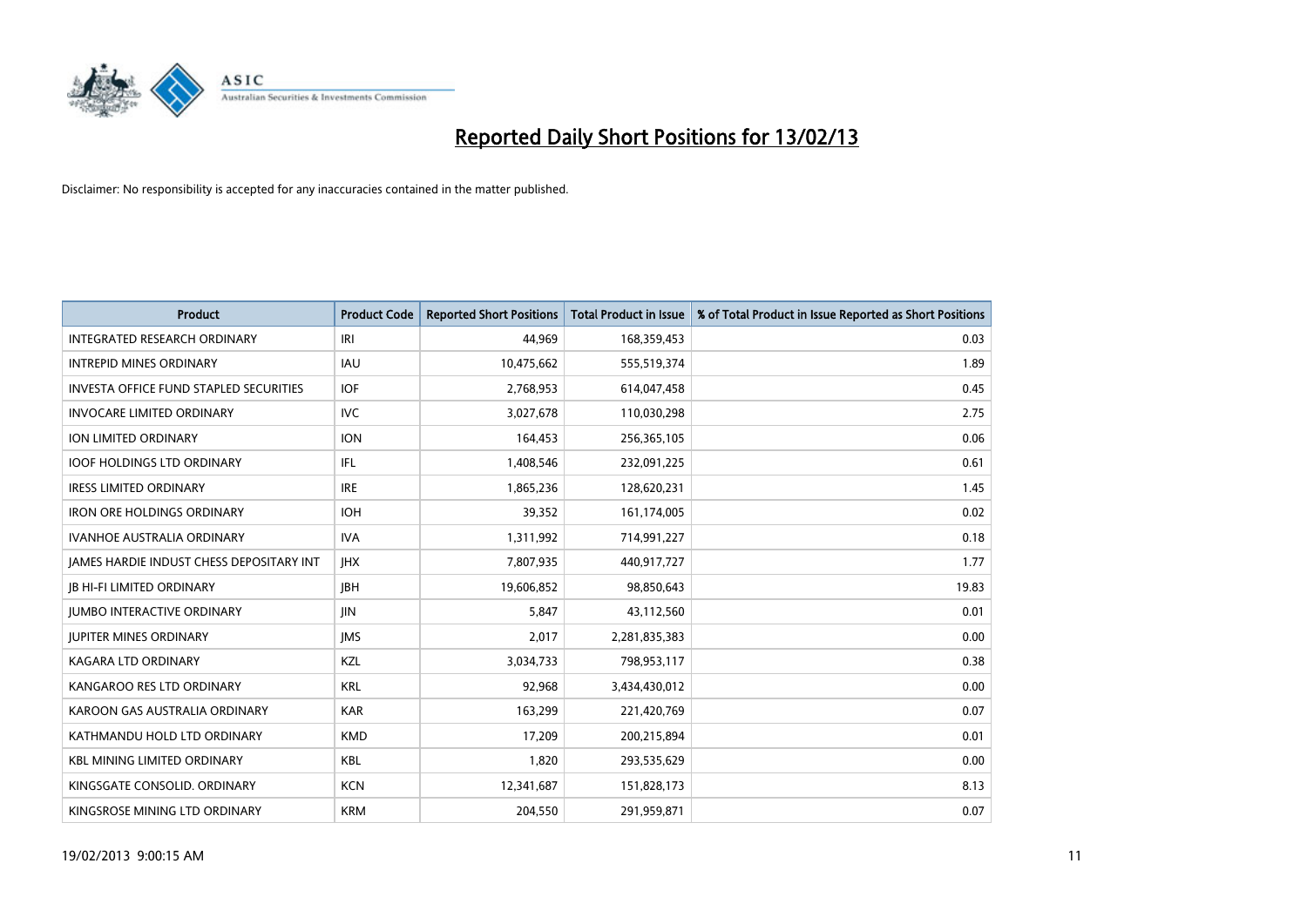

| <b>Product</b>                        | <b>Product Code</b> | <b>Reported Short Positions</b> | <b>Total Product in Issue</b> | % of Total Product in Issue Reported as Short Positions |
|---------------------------------------|---------------------|---------------------------------|-------------------------------|---------------------------------------------------------|
| LEIGHTON HOLDINGS ORDINARY            | LEI                 | 8,962,376                       | 337, 164, 188                 | 2.66                                                    |
| LEND LEASE GROUP UNIT/ORD STAPLED     | <b>LLC</b>          | 4,446,974                       | 574,351,883                   | 0.77                                                    |
| LINC ENERGY LTD ORDINARY              | <b>LNC</b>          | 15,863,073                      | 517,770,424                   | 3.06                                                    |
| LIQUEFIED NATURAL ORDINARY            | <b>LNG</b>          | 148,065                         | 267,699,015                   | 0.06                                                    |
| LONESTAR RESO LTD ORDINARY            | LNR                 | 1,000,000                       | 697,187,211                   | 0.14                                                    |
| LYCOPODIUM LIMITED ORDINARY           | LYL                 | 403                             | 38,755,103                    | 0.00                                                    |
| LYNAS CORPORATION ORDINARY            | <b>LYC</b>          | 177,609,643                     | 1,960,801,292                 | 9.06                                                    |
| M2 TELECOMMUNICATION ORDINARY         | <b>MTU</b>          | 7,265,933                       | 157,996,251                   | 4.60                                                    |
| MACA LIMITED ORDINARY                 | <b>MLD</b>          | 975,265                         | 150,000,000                   | 0.65                                                    |
| <b>MACMAHON HOLDINGS ORDINARY</b>     | <b>MAH</b>          | 11,752,336                      | 1,261,699,966                 | 0.93                                                    |
| MACQ ATLAS ROADS GRP ORDINARY STAPLED | <b>MOA</b>          | 4,187,454                       | 478,531,436                   | 0.88                                                    |
| MACQUARIE GROUP LTD ORDINARY          | <b>MOG</b>          | 4,288,527                       | 339,178,329                   | 1.26                                                    |
| <b>MATRIX C &amp; E LTD ORDINARY</b>  | <b>MCE</b>          | 3,754,179                       | 94,555,428                    | 3.97                                                    |
| <b>MAVERICK DRILLING ORDINARY</b>     | <b>MAD</b>          | 10,009,474                      | 452,726,751                   | 2.21                                                    |
| <b>MAXITRANS INDUSTRIES ORDINARY</b>  | <b>MXI</b>          | 4,112                           | 183,993,392                   | 0.00                                                    |
| MAYNE PHARMA LTD ORDINARY             | <b>MYX</b>          | 9.219                           | 563,175,395                   | 0.00                                                    |
| MCMILLAN SHAKESPEARE ORDINARY         | <b>MMS</b>          | 442,146                         | 74,523,965                    | 0.59                                                    |
| MEDUSA MINING LTD ORDINARY            | <b>MML</b>          | 2,976,956                       | 188,903,911                   | 1.58                                                    |
| MELBOURNE IT LIMITED ORDINARY         | <b>MLB</b>          | 550,406                         | 82,451,363                    | 0.67                                                    |
| MEO AUSTRALIA LTD ORDINARY            | <b>MEO</b>          | 410,247                         | 627,264,587                   | 0.07                                                    |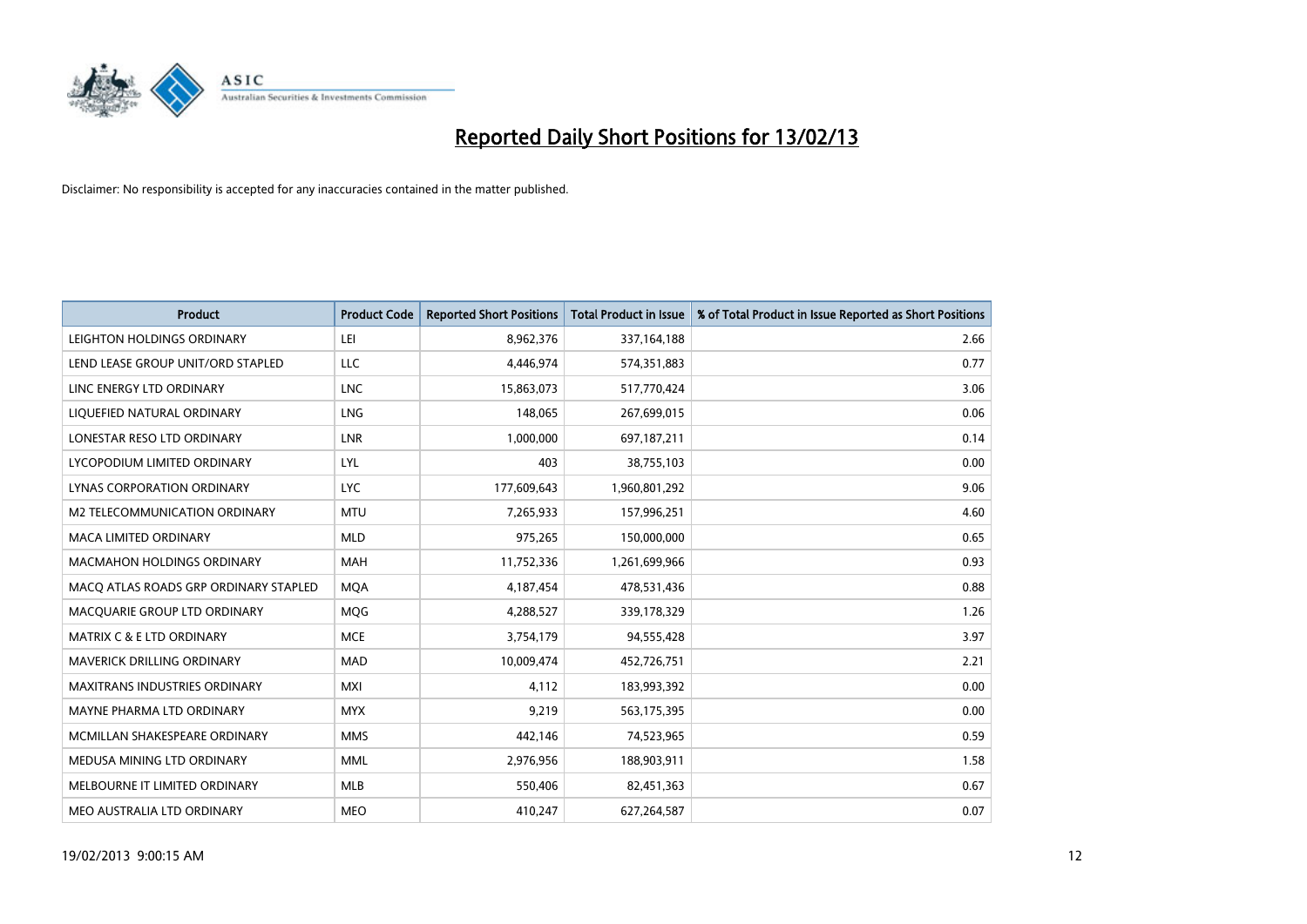

| <b>Product</b>                     | <b>Product Code</b> | <b>Reported Short Positions</b> | <b>Total Product in Issue</b> | % of Total Product in Issue Reported as Short Positions |
|------------------------------------|---------------------|---------------------------------|-------------------------------|---------------------------------------------------------|
| <b>MERMAID MARINE ORDINARY</b>     | <b>MRM</b>          | 536,907                         | 223,832,900                   | 0.24                                                    |
| MESOBLAST LIMITED ORDINARY         | <b>MSB</b>          | 17,930,886                      | 287,840,322                   | 6.23                                                    |
| METALS X LIMITED ORDINARY          | <b>MLX</b>          | 90,767                          | 1,651,766,110                 | 0.01                                                    |
| METCASH LIMITED ORDINARY           | <b>MTS</b>          | 102,555,689                     | 880,704,786                   | 11.64                                                   |
| METMINCO LIMITED ORDINARY          | <b>MNC</b>          | 54,825                          | 1,749,543,023                 | 0.00                                                    |
| MICLYN EXP OFFSHR ORDINARY         | <b>MIO</b>          | 8,842                           | 278,639,188                   | 0.00                                                    |
| <b>MILTON CORPORATION ORDINARY</b> | <b>MLT</b>          | 12,800                          | 121,625,655                   | 0.01                                                    |
| MINCOR RESOURCES NL ORDINARY       | <b>MCR</b>          | 2,256,848                       | 188,208,274                   | 1.20                                                    |
| MINERAL DEPOSITS ORDINARY          | <b>MDL</b>          | 743,756                         | 83,538,786                    | 0.89                                                    |
| MINERAL RESOURCES, ORDINARY        | <b>MIN</b>          | 3,386,043                       | 185,724,169                   | 1.82                                                    |
| MIRABELA NICKEL LTD ORDINARY       | <b>MBN</b>          | 9,498,589                       | 876,765,094                   | 1.08                                                    |
| MIRVAC GROUP STAPLED SECURITIES    | <b>MGR</b>          | 6,277,818                       | 3,425,587,451                 | 0.18                                                    |
| MOLOPO ENERGY LTD ORDINARY         | <b>MPO</b>          | 926,872                         | 246,230,752                   | 0.38                                                    |
| MONADELPHOUS GROUP ORDINARY        | <b>MND</b>          | 7,364,102                       | 90,663,543                    | 8.12                                                    |
| MORTGAGE CHOICE LTD ORDINARY       | <b>MOC</b>          | 2,346,019                       | 123,431,282                   | 1.90                                                    |
| MOUNT GIBSON IRON ORDINARY         | <b>MGX</b>          | 1,406,567                       | 1,090,584,232                 | 0.13                                                    |
| MULTIPLEX SITES SITES              | <b>MXUPA</b>        | 689                             | 4,500,000                     | 0.02                                                    |
| MURCHISON METALS LTD ORDINARY      | <b>MMX</b>          | 5,912,084                       | 450,497,346                   | 1.31                                                    |
| <b>MYER HOLDINGS LTD ORDINARY</b>  | <b>MYR</b>          | 81,189,128                      | 583,384,551                   | 13.92                                                   |
| MYSTATE LIMITED ORDINARY           | <b>MYS</b>          | 22,399                          | 87,117,374                    | 0.03                                                    |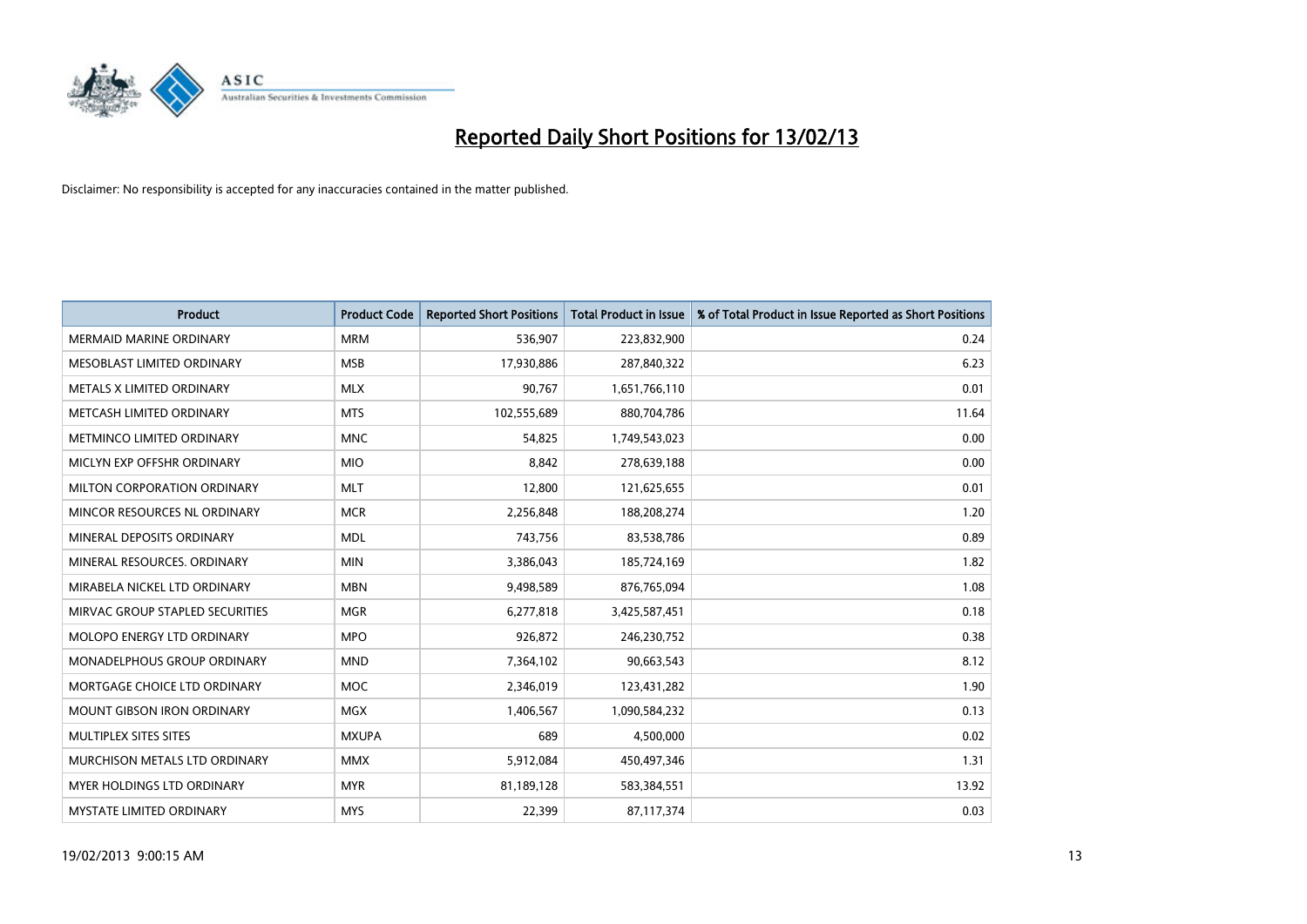

| <b>Product</b>                        | <b>Product Code</b> | <b>Reported Short Positions</b> | <b>Total Product in Issue</b> | % of Total Product in Issue Reported as Short Positions |
|---------------------------------------|---------------------|---------------------------------|-------------------------------|---------------------------------------------------------|
| NATIONAL AUST, BANK ORDINARY          | <b>NAB</b>          | 12,887,567                      | 2,342,259,881                 | 0.55                                                    |
| NAVITAS LIMITED ORDINARY              | <b>NVT</b>          | 11,269,884                      | 375,367,918                   | 3.00                                                    |
| NEON ENERGY LIMITED ORDINARY          | <b>NEN</b>          | 2,639,998                       | 549,844,091                   | 0.48                                                    |
| NEW HOPE CORPORATION ORDINARY         | <b>NHC</b>          | 2,367,448                       | 830,563,352                   | 0.29                                                    |
| NEW STANDARD ENERGY ORDINARY          | <b>NSE</b>          | 365,790                         | 305,331,847                   | 0.12                                                    |
| NEWCREST MINING ORDINARY              | <b>NCM</b>          | 3,772,427                       | 765,906,839                   | 0.49                                                    |
| NEWS CORP A NON-VOTING CDI            | <b>NWSLV</b>        | 2,352,973                       | 1,526,264,206                 | 0.15                                                    |
| NEWS CORP B VOTING CDI                | <b>NWS</b>          | 562,557                         | 798,520,953                   | 0.07                                                    |
| NEWSAT LIMITED ORDINARY               | <b>NWT</b>          | 58,617                          | 233,052,157                   | 0.03                                                    |
| NEXTDC LIMITED ORDINARY               | <b>NXT</b>          | 3,686,127                       | 172,602,288                   | 2.14                                                    |
| NEXUS ENERGY LIMITED ORDINARY         | <b>NXS</b>          | 10,892,516                      | 1,329,821,159                 | 0.82                                                    |
| NIDO PETROLEUM ORDINARY               | <b>NDO</b>          | 105,313                         | 1,906,373,341                 | 0.01                                                    |
| NOBLE MINERAL RES ORDINARY            | <b>NMG</b>          | 2,903,432                       | 666,397,952                   | 0.44                                                    |
| NORFOLK GROUP ORDINARY                | <b>NFK</b>          | 50                              | 158,890,730                   | 0.00                                                    |
| NORTHERN IRON LTD ORDINARY            | <b>NFE</b>          | 2,180,127                       | 484,405,314                   | 0.45                                                    |
| NORTHERN STAR ORDINARY                | <b>NST</b>          | 4,983,009                       | 424,277,027                   | 1.17                                                    |
| NRW HOLDINGS LIMITED ORDINARY         | <b>NWH</b>          | 3,983,357                       | 278,888,011                   | 1.43                                                    |
| NUFARM LIMITED ORDINARY               | <b>NUF</b>          | 5,232,040                       | 262,796,891                   | 1.99                                                    |
| OAKTON LIMITED ORDINARY               | <b>OKN</b>          | 114                             | 91,721,874                    | 0.00                                                    |
| OCEANAGOLD CORP. CHESS DEPOSITARY INT | <b>OGC</b>          | 2,411,834                       | 293,517,918                   | 0.82                                                    |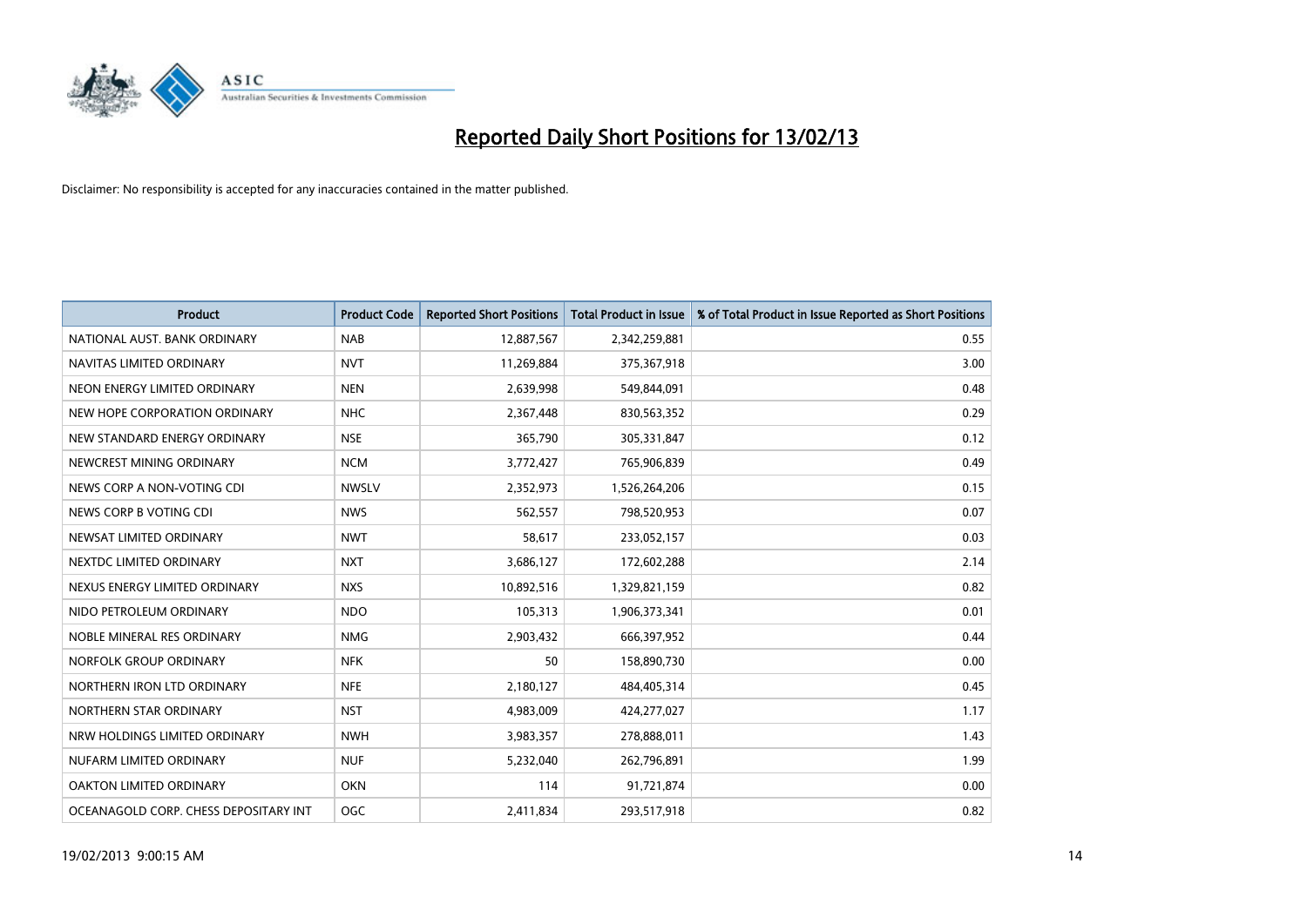

| <b>Product</b>               | <b>Product Code</b> | <b>Reported Short Positions</b> | <b>Total Product in Issue</b> | % of Total Product in Issue Reported as Short Positions |
|------------------------------|---------------------|---------------------------------|-------------------------------|---------------------------------------------------------|
| OIL SEARCH LTD ORDINARY      | <b>OSH</b>          | 23,112,242                      | 1,334,756,742                 | 1.73                                                    |
| OM HOLDINGS LIMITED ORDINARY | <b>OMH</b>          | 4,051,028                       | 673,423,337                   | 0.60                                                    |
| ORICA LIMITED ORDINARY       | ORI                 | 3,234,461                       | 366,686,516                   | 0.88                                                    |
| ORIGIN ENERGY ORDINARY       | <b>ORG</b>          | 12,002,559                      | 1,094,031,475                 | 1.10                                                    |
| OROCOBRE LIMITED ORDINARY    | <b>ORE</b>          | 272,934                         | 117,745,140                   | 0.23                                                    |
| OROTONGROUP LIMITED ORDINARY | ORL                 | 28,909                          | 40,880,902                    | 0.07                                                    |
| ORPHEUS ENERGY LTD ORDINARY  | <b>OEG</b>          | 67,200                          | 130,475,919                   | 0.05                                                    |
| OZ MINERALS ORDINARY         | OZL                 | 10,088,927                      | 303,470,022                   | 3.32                                                    |
| PACIFIC BRANDS ORDINARY      | <b>PBG</b>          | 13,193,798                      | 912,915,695                   | 1.45                                                    |
| PALADIN ENERGY LTD ORDINARY  | <b>PDN</b>          | 108,569,812                     | 836,825,651                   | 12.97                                                   |
| PANAUST LIMITED ORDINARY     | <b>PNA</b>          | 1,880,316                       | 606,155,069                   | 0.31                                                    |
| PANORAMIC RESOURCES ORDINARY | PAN                 | 1,133,693                       | 256,058,555                   | 0.44                                                    |
| PAPERLINX LIMITED ORDINARY   | <b>PPX</b>          | 68,231                          | 609,280,761                   | 0.01                                                    |
| PAPILLON RES LTD ORDINARY    | <b>PIR</b>          | 1,074,723                       | 297,028,210                   | 0.36                                                    |
| PATTIES FOODS LTD ORDINARY   | PFL                 | 6,875                           | 139,065,639                   | 0.00                                                    |
| PEET LIMITED ORDINARY        | <b>PPC</b>          | 3,320,352                       | 321,013,141                   | 1.03                                                    |
| PERILYA LIMITED ORDINARY     | PEM                 | 3,524                           | 769,316,426                   | 0.00                                                    |
| PERPETUAL LIMITED ORDINARY   | <b>PPT</b>          | 2,150,786                       | 41,980,678                    | 5.12                                                    |
| PERSEUS MINING LTD ORDINARY  | <b>PRU</b>          | 22,292,088                      | 457,962,088                   | 4.87                                                    |
| PHARMAXIS LTD ORDINARY       | <b>PXS</b>          | 9,221,263                       | 308,543,389                   | 2.99                                                    |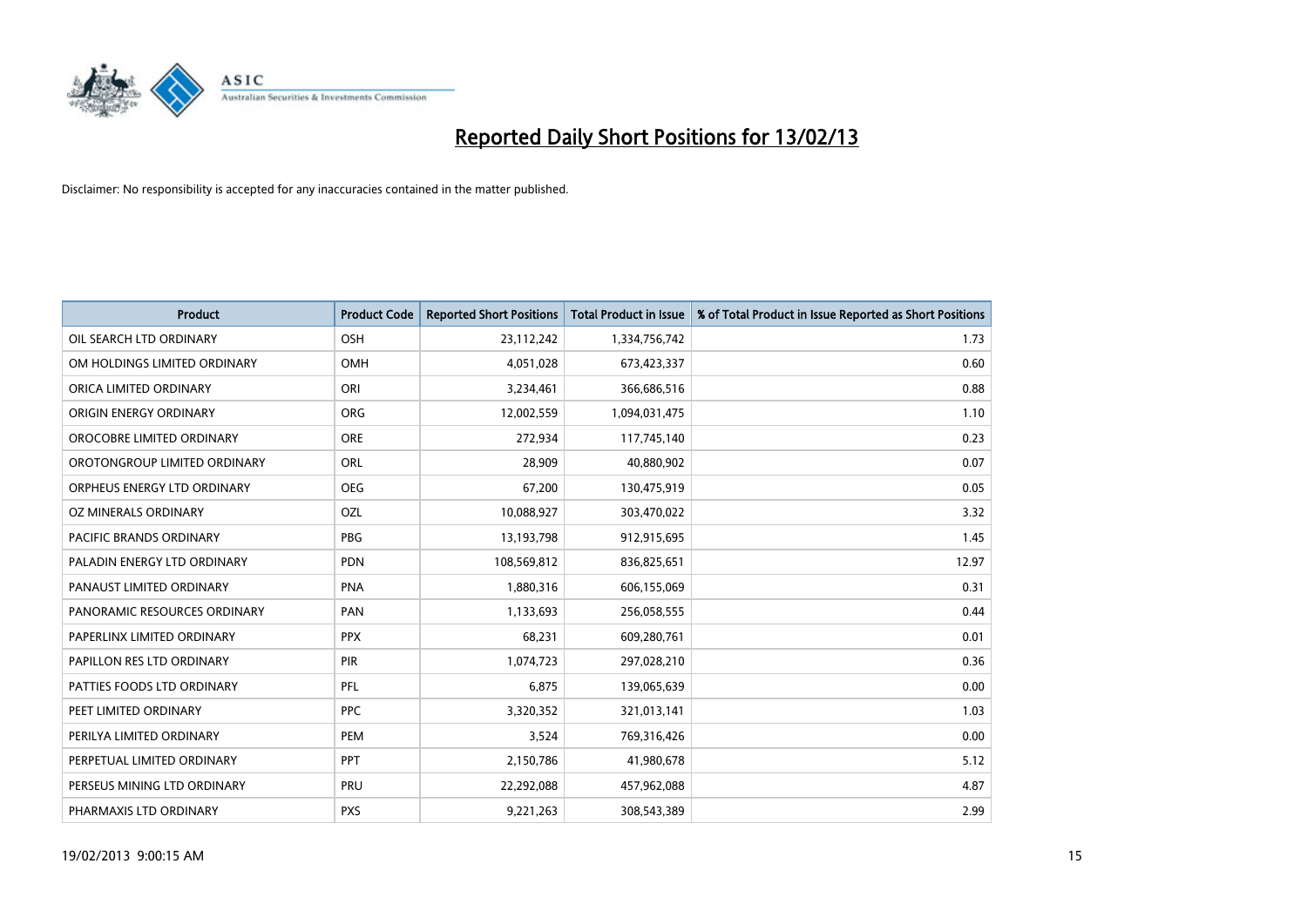

| <b>Product</b>                      | <b>Product Code</b> | <b>Reported Short Positions</b> | <b>Total Product in Issue</b> | % of Total Product in Issue Reported as Short Positions |
|-------------------------------------|---------------------|---------------------------------|-------------------------------|---------------------------------------------------------|
| PHOSPHAGENICS LTD. ORDINARY         | POH                 | 1,035,000                       | 1,020,215,957                 | 0.10                                                    |
| PLATINUM ASSET ORDINARY             | <b>PTM</b>          | 10,232,579                      | 561,347,878                   | 1.82                                                    |
| PLATINUM AUSTRALIA ORDINARY         | <b>PLA</b>          | 836,127                         | 504,968,043                   | 0.17                                                    |
| PMP LIMITED ORDINARY                | <b>PMP</b>          | 179,842                         | 323,781,124                   | 0.06                                                    |
| PRAIRIE DOWNS METALS ORDINARY       | <b>PDZ</b>          | 15,000                          | 104,440,598                   | 0.01                                                    |
| PREMIER INVESTMENTS ORDINARY        | PMV                 | 882,586                         | 155,260,478                   | 0.57                                                    |
| PRIMA BIOMED LTD ORDINARY           | <b>PRR</b>          | 6,958,810                       | 1,066,063,388                 | 0.65                                                    |
| PRIMARY HEALTH CARE ORDINARY        | <b>PRY</b>          | 15,980,677                      | 502,983,554                   | 3.18                                                    |
| PROGRAMMED ORDINARY                 | <b>PRG</b>          | 168,895                         | 118,177,001                   | 0.14                                                    |
| PURA VIDA ENERGY NL ORDINARY        | <b>PVD</b>          | 157,040                         | 59,983,514                    | 0.26                                                    |
| <b>QANTAS AIRWAYS ORDINARY</b>      | QAN                 | 17,988,194                      | 2,253,918,425                 | 0.80                                                    |
| <b>OBE INSURANCE GROUP ORDINARY</b> | <b>OBE</b>          | 48,395,306                      | 1,196,747,582                 | 4.04                                                    |
| ORXPHARMA LTD ORDINARY              | <b>QRX</b>          | 130,762                         | 144,644,706                   | 0.09                                                    |
| <b>QUBE HOLDINGS LTD ORDINARY</b>   | <b>QUB</b>          | 10,754,130                      | 926,489,845                   | 1.16                                                    |
| RAMELIUS RESOURCES ORDINARY         | <b>RMS</b>          | 5,020,965                       | 337,296,949                   | 1.49                                                    |
| RAMSAY HEALTH CARE ORDINARY         | <b>RHC</b>          | 2,546,551                       | 202,081,252                   | 1.26                                                    |
| <b>RCR TOMLINSON ORDINARY</b>       | <b>RCR</b>          | 48,601                          | 132,431,265                   | 0.04                                                    |
| <b>REA GROUP ORDINARY</b>           | <b>REA</b>          | 39,242                          | 131,714,699                   | 0.03                                                    |
| <b>RECKON LIMITED ORDINARY</b>      | <b>RKN</b>          | 452,970                         | 129,488,015                   | 0.35                                                    |
| RED 5 LIMITED ORDINARY              | <b>RED</b>          | 367,488                         | 135,488,008                   | 0.27                                                    |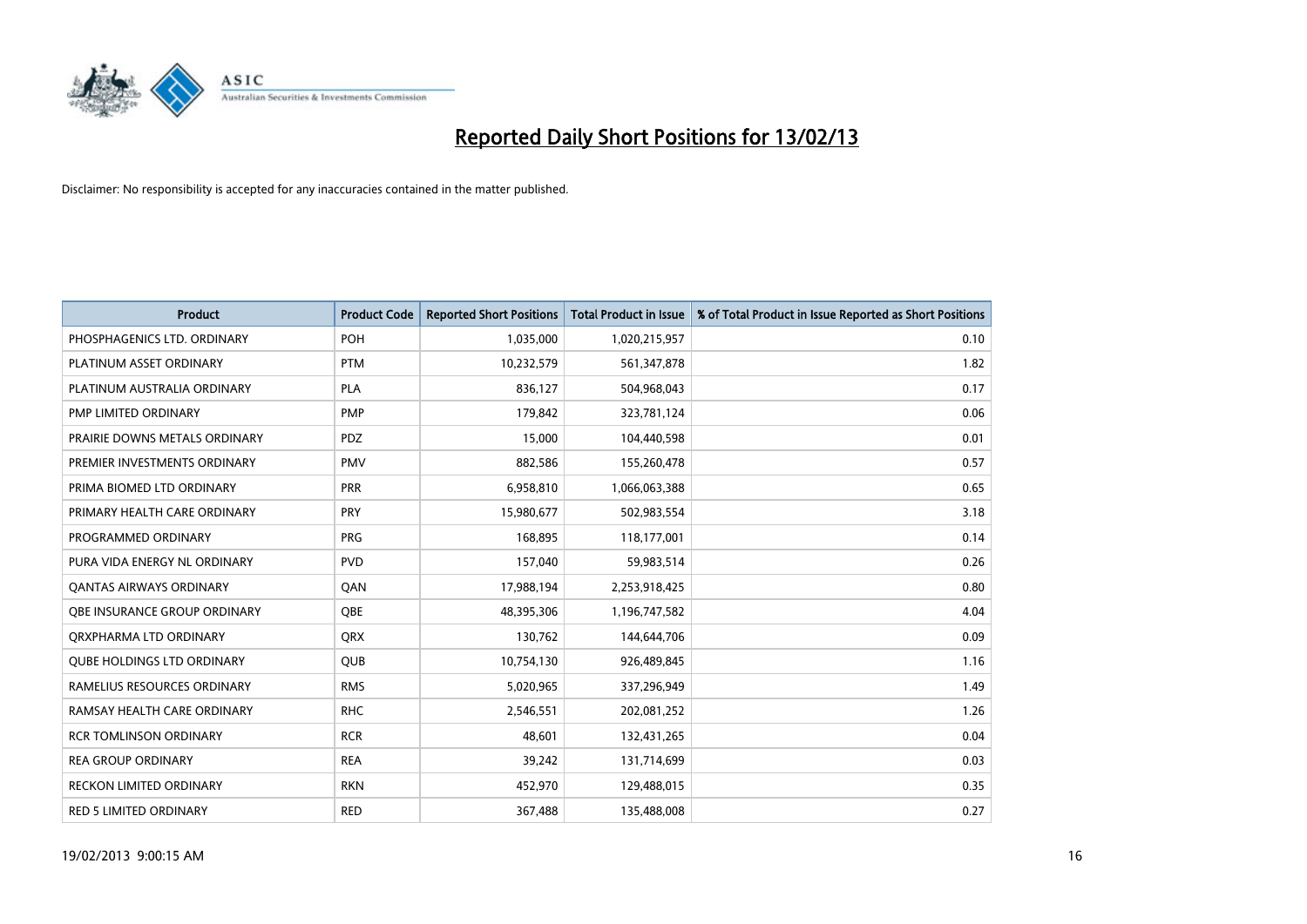

| <b>Product</b>                     | <b>Product Code</b> | <b>Reported Short Positions</b> | <b>Total Product in Issue</b> | % of Total Product in Issue Reported as Short Positions |
|------------------------------------|---------------------|---------------------------------|-------------------------------|---------------------------------------------------------|
| <b>RED FORK ENERGY ORDINARY</b>    | <b>RFE</b>          | 3,435,173                       | 384,951,719                   | 0.89                                                    |
| REDBANK ENERGY LTD ORDINARY        | AEJ                 | 13                              | 786,287                       | 0.00                                                    |
| REDFLEX HOLDINGS ORDINARY          | <b>RDF</b>          | 1,023                           | 110,762,310                   | 0.00                                                    |
| REECE AUSTRALIA LTD. ORDINARY      | <b>REH</b>          | 10,501                          | 99,600,000                    | 0.01                                                    |
| <b>REGIS RESOURCES ORDINARY</b>    | <b>RRL</b>          | 6,536,638                       | 473,975,396                   | 1.38                                                    |
| RESMED INC CDI 10:1                | <b>RMD</b>          | 13,355,397                      | 1,556,242,300                 | 0.86                                                    |
| <b>RESOLUTE MINING ORDINARY</b>    | <b>RSG</b>          | 1,743,058                       | 643,094,224                   | 0.27                                                    |
| RESOURCE GENERATION ORDINARY       | <b>RES</b>          | 173                             | 263,345,652                   | 0.00                                                    |
| RETAIL FOOD GROUP ORDINARY         | <b>RFG</b>          | 277,583                         | 130,087,856                   | 0.21                                                    |
| REVERSE CORP LIMITED ORDINARY      | <b>REF</b>          | 100                             | 92,382,175                    | 0.00                                                    |
| REX MINERALS LIMITED ORDINARY      | <b>RXM</b>          | 2,469,245                       | 188,907,284                   | 1.31                                                    |
| <b>RHG LIMITED ORDINARY</b>        | <b>RHG</b>          | 52,562                          | 308,483,177                   | 0.02                                                    |
| RIALTO ENERGY ORDINARY             | <b>RIA</b>          | 41                              | 672,259,992                   | 0.00                                                    |
| <b>RIDLEY CORPORATION ORDINARY</b> | <b>RIC</b>          | 33,894                          | 307,817,071                   | 0.01                                                    |
| RIO TINTO LIMITED ORDINARY         | <b>RIO</b>          | 8,221,009                       | 435,758,720                   | 1.89                                                    |
| ROC OIL COMPANY ORDINARY           | <b>ROC</b>          | 1,306,867                       | 683,235,552                   | 0.19                                                    |
| RURALCO HOLDINGS ORDINARY          | <b>RHL</b>          | 12,000                          | 55,019,284                    | 0.02                                                    |
| SAI GLOBAL LIMITED ORDINARY        | SAI                 | 4,362,197                       | 206,963,533                   | 2.11                                                    |
| SALMAT LIMITED ORDINARY            | <b>SLM</b>          | 488,000                         | 159,812,799                   | 0.31                                                    |
| SAMSON OIL & GAS LTD ORDINARY      | <b>SSN</b>          | 7,157,653                       | 1,985,896,471                 | 0.36                                                    |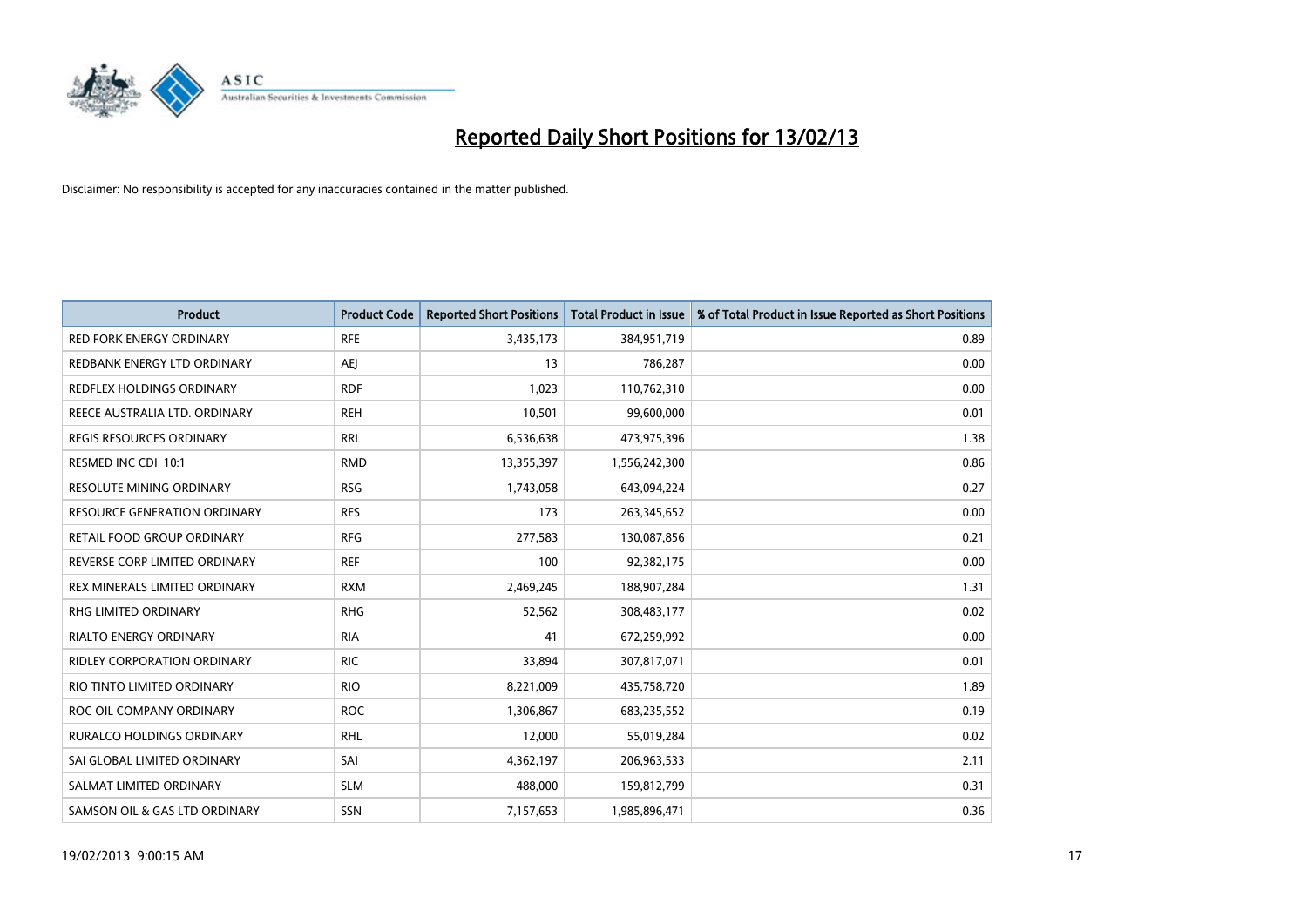

| <b>Product</b>                           | <b>Product Code</b> | <b>Reported Short Positions</b> | <b>Total Product in Issue</b> | % of Total Product in Issue Reported as Short Positions |
|------------------------------------------|---------------------|---------------------------------|-------------------------------|---------------------------------------------------------|
| SANDFIRE RESOURCES ORDINARY              | <b>SFR</b>          | 3,117,352                       | 153,590,968                   | 2.03                                                    |
| SANTOS LTD ORDINARY                      | <b>STO</b>          | 3,225,834                       | 958,896,786                   | 0.34                                                    |
| SARACEN MINERAL ORDINARY                 | <b>SAR</b>          | 8,859,308                       | 595,263,186                   | 1.49                                                    |
| SCA PROPERTY GROUP STAPLED SECURITIES    | SCP                 | 17,484,185                      | 585,455,114                   | 2.99                                                    |
| SEDGMAN LIMITED ORDINARY                 | <b>SDM</b>          | 134,781                         | 217,623,797                   | 0.06                                                    |
| <b>SEEK LIMITED ORDINARY</b>             | <b>SEK</b>          | 16,840,616                      | 337,101,307                   | 5.00                                                    |
| SENEX ENERGY LIMITED ORDINARY            | <b>SXY</b>          | 1,586,570                       | 1,140,804,837                 | 0.14                                                    |
| SERVICE STREAM ORDINARY                  | <b>SSM</b>          | 100                             | 283,418,867                   | 0.00                                                    |
| SEVEN GROUP HOLDINGS ORDINARY            | <b>SVW</b>          | 3,514,387                       | 307,410,281                   | 1.14                                                    |
| SEVEN WEST MEDIA LTD ORDINARY            | <b>SWM</b>          | 20,521,631                      | 999,160,872                   | 2.05                                                    |
| SIGMA PHARMACEUTICAL ORDINARY            | <b>SIP</b>          | 5,452,690                       | 1,169,236,730                 | 0.47                                                    |
| SIHAYO GOLD LIMITED ORDINARY             | <b>SIH</b>          |                                 | 799, 377, 748                 | 0.00                                                    |
| SILEX SYSTEMS ORDINARY                   | <b>SLX</b>          | 1,218,967                       | 170,232,464                   | 0.72                                                    |
| SILVER CHEF LIMITED ORDINARY             | SIV                 | 7,802                           | 27,222,919                    | 0.03                                                    |
| SILVER LAKE RESOURCE ORDINARY            | <b>SLR</b>          | 2,906,099                       | 379,048,750                   | 0.77                                                    |
| SIMS METAL MGMT LTD ORDINARY             | SGM                 | 8,683,631                       | 204,300,941                   | 4.25                                                    |
| SINGAPORE TELECOMM. CHESS DEPOSITARY INT | <b>SGT</b>          | 10,026,305                      | 164,748,297                   | 6.09                                                    |
| SIRIUS RESOURCES NL ORDINARY             | <b>SIR</b>          | 453,273                         | 223,434,586                   | 0.20                                                    |
| SIRTEX MEDICAL ORDINARY                  | <b>SRX</b>          | 140,704                         | 55,768,136                    | 0.25                                                    |
| SKILLED GROUP LTD ORDINARY               | <b>SKE</b>          | 3,831,087                       | 233,487,276                   | 1.64                                                    |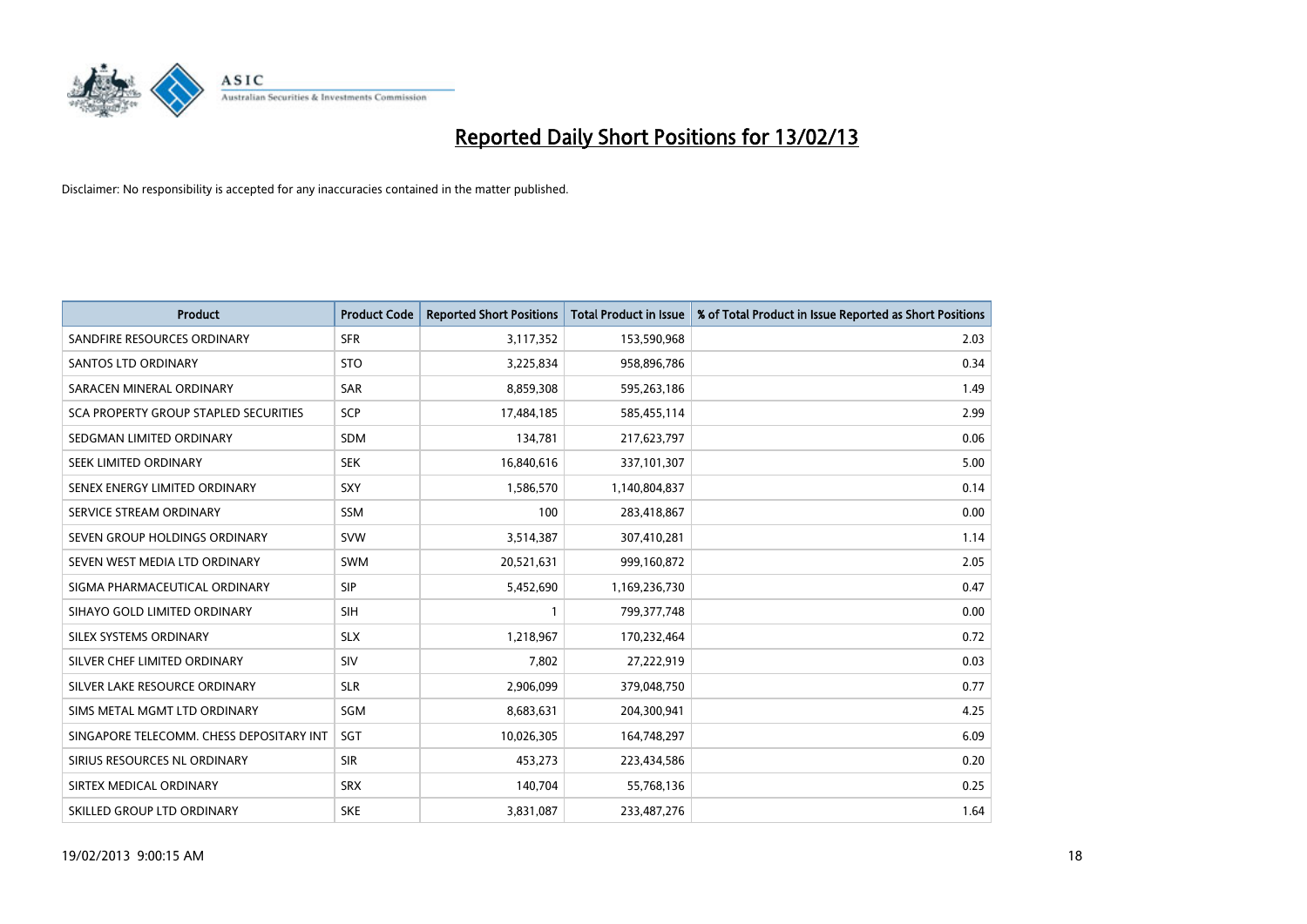

| <b>Product</b>                           | <b>Product Code</b> | <b>Reported Short Positions</b> | <b>Total Product in Issue</b> | % of Total Product in Issue Reported as Short Positions |
|------------------------------------------|---------------------|---------------------------------|-------------------------------|---------------------------------------------------------|
| <b>SKY NETWORK ORDINARY</b>              | <b>SKT</b>          | 178,001                         | 389,139,785                   | 0.05                                                    |
| SKYCITY ENT GRP LTD ORDINARY             | <b>SKC</b>          | 199,777                         | 576,958,340                   | 0.03                                                    |
| <b>SLATER &amp; GORDON ORDINARY</b>      | <b>SGH</b>          | 40,155                          | 170,537,215                   | 0.02                                                    |
| SMS MANAGEMENT, ORDINARY                 | <b>SMX</b>          | 2,740,298                       | 69,378,477                    | 3.95                                                    |
| SONIC HEALTHCARE ORDINARY                | <b>SHL</b>          | 5,744,397                       | 396,053,681                   | 1.45                                                    |
| SOUL PATTINSON (W.H) ORDINARY            | SOL                 | 32,164                          | 239,395,320                   | 0.01                                                    |
| SP AUSNET STAPLED SECURITIES             | <b>SPN</b>          | 12,756,934                      | 3,367,543,113                 | 0.38                                                    |
| SPARK INFRASTRUCTURE STAPLED NOTE & UNIT | SKI                 | 37,365,668                      | 1,326,734,264                 | 2.82                                                    |
| SPDR 200 FUND ETF UNITS                  | <b>STW</b>          | 57,343                          | 46,951,346                    | 0.12                                                    |
| SPDR 50 FUND ETF UNITS                   | <b>SFY</b>          | 6                               | 5,541,853                     | 0.00                                                    |
| SPDR S&P/ASX PROP FU ETF UNITS           | <b>SLF</b>          | 209                             | 38,200,001                    | 0.00                                                    |
| ST BARBARA LIMITED ORDINARY              | <b>SBM</b>          | 5,090,100                       | 488,074,077                   | 1.04                                                    |
| STANMORE COAL LTD ORDINARY               | <b>SMR</b>          | 32,870                          | 207,827,090                   | 0.02                                                    |
| STARPHARMA HOLDINGS ORDINARY             | <b>SPL</b>          | 6,328,379                       | 283,665,948                   | 2.23                                                    |
| STH CRS ELECT ENGNR ORDINARY             | <b>SXE</b>          | 121,149                         | 161,523,129                   | 0.08                                                    |
| STHN CROSS MEDIA ORDINARY                | SXL                 | 14,262,651                      | 704,858,524                   | 2.02                                                    |
| STOCKLAND UNITS/ORD STAPLED              | SGP                 | 27,878,799                      | 2,202,657,963                 | 1.27                                                    |
| STRAITS RES LTD. ORDINARY                | SRQ                 | 63,767                          | 1,164,150,159                 | 0.01                                                    |
| SUNCORP GROUP LTD ORDINARY               | <b>SUN</b>          | 6,686,206                       | 1,286,600,980                 | 0.52                                                    |
| SUNDANCE ENERGY ORDINARY                 | <b>SEA</b>          | 8,232,152                       | 278,765,141                   | 2.95                                                    |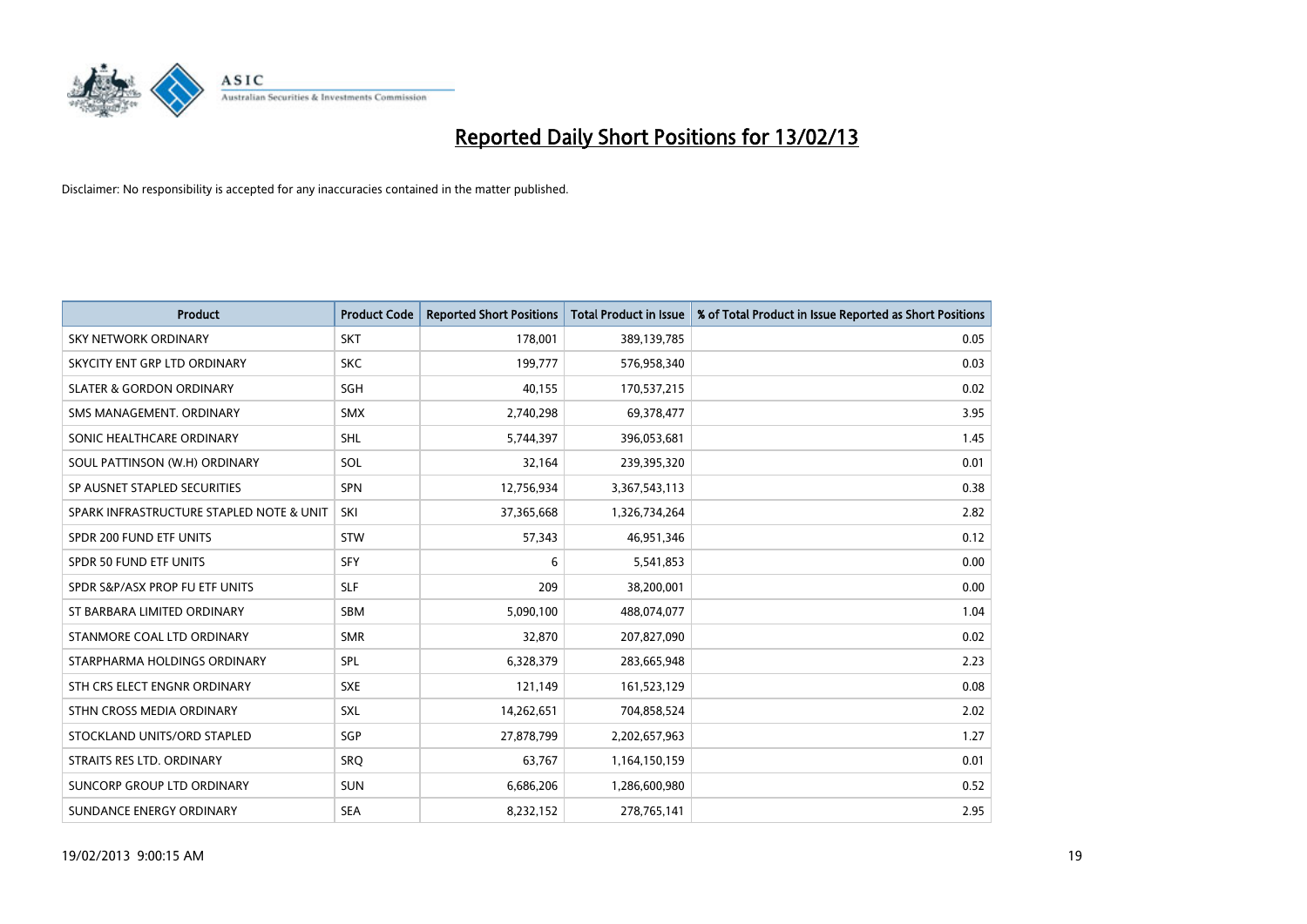

| <b>Product</b>                       | <b>Product Code</b> | <b>Reported Short Positions</b> | <b>Total Product in Issue</b> | % of Total Product in Issue Reported as Short Positions |
|--------------------------------------|---------------------|---------------------------------|-------------------------------|---------------------------------------------------------|
| SUNDANCE RESOURCES ORDINARY          | <b>SDL</b>          | 1,070,214                       | 3,072,110,985                 | 0.03                                                    |
| SUNLAND GROUP LTD ORDINARY           | <b>SDG</b>          | 47,391                          | 189,417,674                   | 0.03                                                    |
| SUPER RET REP LTD ORDINARY           | <b>SUL</b>          | 535,304                         | 196,382,811                   | 0.27                                                    |
| SYD AIRPORT STAPLED US PROHIBIT.     | <b>SYD</b>          | 6,750,147                       | 1,861,210,782                 | 0.36                                                    |
| SYRAH RESOURCES ORDINARY             | <b>SYR</b>          | 20,206                          | 135,952,089                   | 0.01                                                    |
| TABCORP HOLDINGS LTD ORDINARY        | <b>TAH</b>          | 14,963,044                      | 734,015,737                   | 2.04                                                    |
| TANAMI GOLD NL ORDINARY              | <b>TAM</b>          | 637,134                         | 261,132,677                   | 0.24                                                    |
| TAP OIL LIMITED ORDINARY             | <b>TAP</b>          | 350,923                         | 241,608,606                   | 0.15                                                    |
| TASSAL GROUP LIMITED ORDINARY        | <b>TGR</b>          | 69,896                          | 146,304,404                   | 0.05                                                    |
| <b>TATTS GROUP LTD ORDINARY</b>      | <b>TTS</b>          | 4,982,138                       | 1,386,351,280                 | 0.36                                                    |
| TECHNOLOGY ONE ORDINARY              | <b>TNE</b>          | 18,315                          | 306,620,955                   | 0.01                                                    |
| TELECOM CORPORATION ORDINARY         | <b>TEL</b>          | 7,739,002                       | 1,824,673,847                 | 0.42                                                    |
| <b>TELSTRA CORPORATION, ORDINARY</b> | <b>TLS</b>          | 28,019,122                      | 12,443,074,357                | 0.23                                                    |
| TEN NETWORK HOLDINGS ORDINARY        | <b>TEN</b>          | 104,448,092                     | 2,586,970,845                 | 4.04                                                    |
| TERANGA GOLD CORP CDI 1:1            | <b>TGZ</b>          | 104,877                         | 173,843,756                   | 0.06                                                    |
| TEXON PETROLEUM LTD ORDINARY         | <b>TXN</b>          | 144,700                         | 245,339,848                   | 0.06                                                    |
| THE REJECT SHOP ORDINARY             | <b>TRS</b>          | 2,457,753                       | 26,092,220                    | 9.42                                                    |
| THORN GROUP LIMITED ORDINARY         | <b>TGA</b>          | 261,189                         | 147,584,880                   | 0.18                                                    |
| TIGER RESOURCES ORDINARY             | <b>TGS</b>          | 1,600,882                       | 673,470,269                   | 0.24                                                    |
| TOLL HOLDINGS LTD ORDINARY           | <b>TOL</b>          | 36,547,771                      | 717,133,875                   | 5.10                                                    |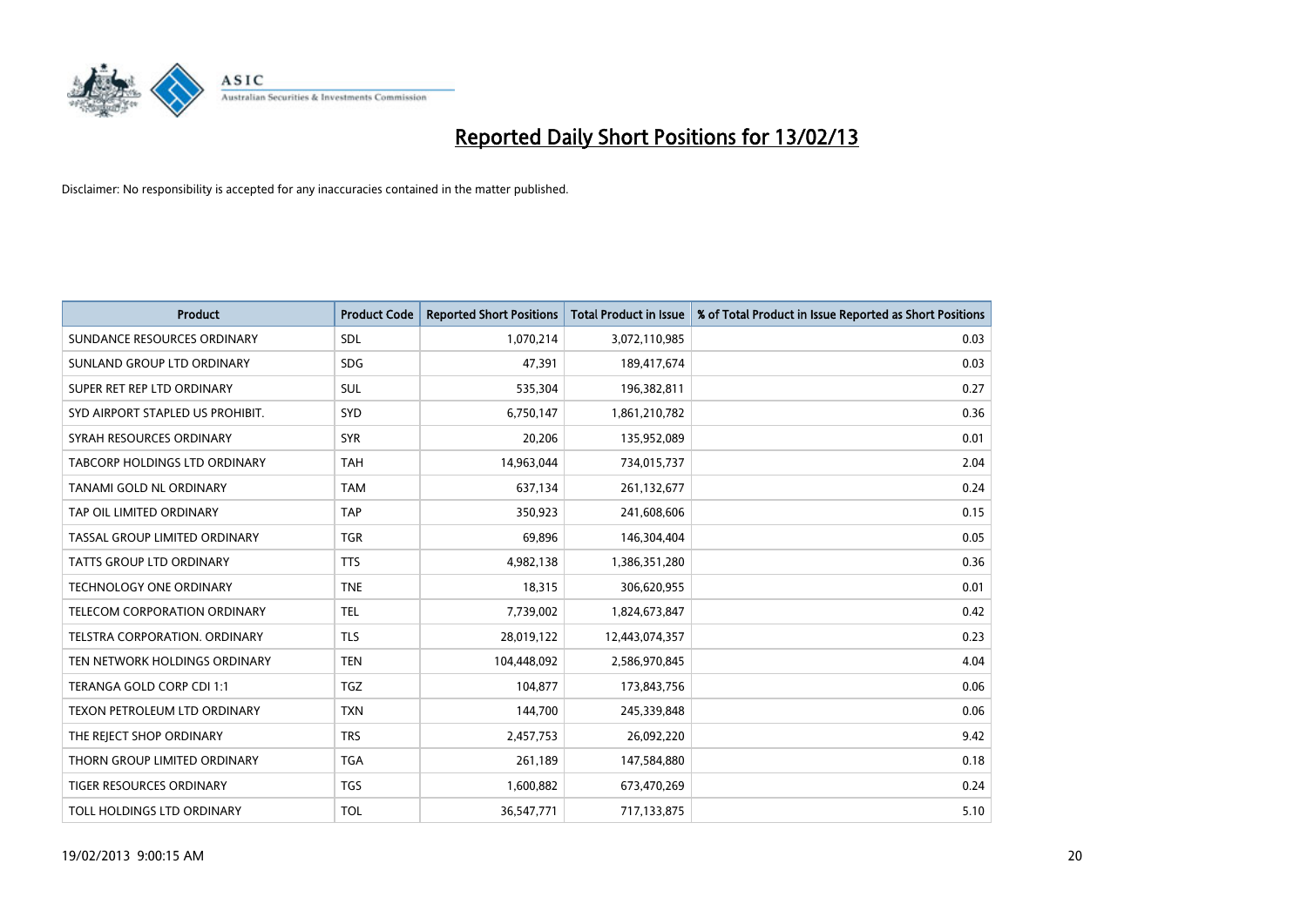

| <b>Product</b>                         | <b>Product Code</b> | <b>Reported Short Positions</b> | <b>Total Product in Issue</b> | % of Total Product in Issue Reported as Short Positions |
|----------------------------------------|---------------------|---------------------------------|-------------------------------|---------------------------------------------------------|
| TOX FREE SOLUTIONS ORDINARY            | <b>TOX</b>          | 1,055,056                       | 115,999,858                   | 0.91                                                    |
| TPG TELECOM LIMITED ORDINARY           | <b>TPM</b>          | 287,184                         | 793,808,141                   | 0.04                                                    |
| <b>TRADE ME GROUP ORDINARY</b>         | <b>TME</b>          | 4,158,538                       | 396,017,568                   | 1.05                                                    |
| TRANSFIELD SERVICES ORDINARY           | <b>TSE</b>          | 4,513,959                       | 512,457,716                   | 0.88                                                    |
| TRANSPACIFIC INDUST, ORDINARY          | <b>TPI</b>          | 10,069,441                      | 1,578,563,490                 | 0.64                                                    |
| TRANSURBAN GROUP TRIPLE STAPLED SEC.   | <b>TCL</b>          | 5,628,735                       | 1,478,639,966                 | 0.38                                                    |
| TREASURY WINE ESTATE ORDINARY          | <b>TWE</b>          | 20,928,567                      | 647,227,144                   | 3.23                                                    |
| TROY RESOURCES LTD ORDINARY            | <b>TRY</b>          | 46,494                          | 91,318,649                    | 0.05                                                    |
| <b>UGL LIMITED ORDINARY</b>            | UGL                 | 7,480,727                       | 166,315,038                   | 4.50                                                    |
| UXC LIMITED ORDINARY                   | <b>UXC</b>          | 1,151,200                       | 308,056,885                   | 0.37                                                    |
| <b>VENTURE MINERALS ORDINARY</b>       | <b>VMS</b>          | 227,760                         | 287,320,170                   | 0.08                                                    |
| <b>VIRGIN AUS HLDG LTD ORDINARY</b>    | <b>VAH</b>          | 56,370,366                      | 2,455,775,111                 | 2.30                                                    |
| VNGD AUS SHARES ETF UNITS              | VAS                 | 771                             | 5,847,438                     | 0.01                                                    |
| <b>VOCUS COMMS LTD ORDINARY</b>        | <b>VOC</b>          | 110,939                         | 77,846,159                    | 0.14                                                    |
| <b>WATPAC LIMITED ORDINARY</b>         | <b>WTP</b>          | 214,617                         | 184,332,526                   | 0.12                                                    |
| <b>WDS LIMITED ORDINARY</b>            | <b>WDS</b>          | 7                               | 144,740,614                   | 0.00                                                    |
| WEBIET LIMITED ORDINARY                | <b>WEB</b>          | 211,037                         | 79,397,959                    | 0.27                                                    |
| <b>WESFARMERS LIMITED ORDINARY</b>     | <b>WES</b>          | 26,029,642                      | 1,006,651,982                 | 2.59                                                    |
| WESFARMERS LIMITED PARTIALLY PROTECTED | <b>WESN</b>         | 8,080                           | 150,541,616                   | 0.01                                                    |
| WESTERN AREAS LTD ORDINARY             | <b>WSA</b>          | 12,970,988                      | 196,843,803                   | 6.59                                                    |